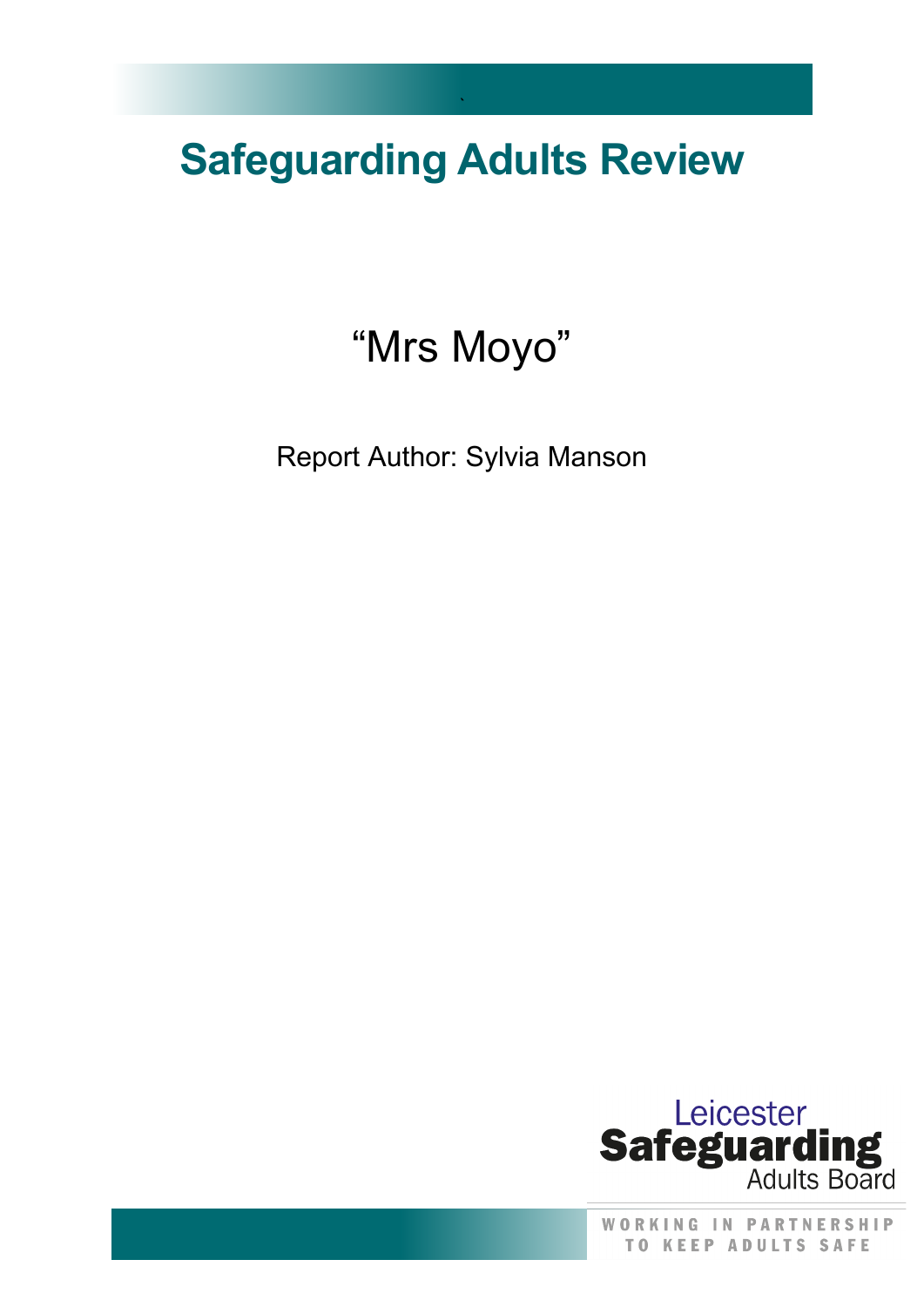# **Contents**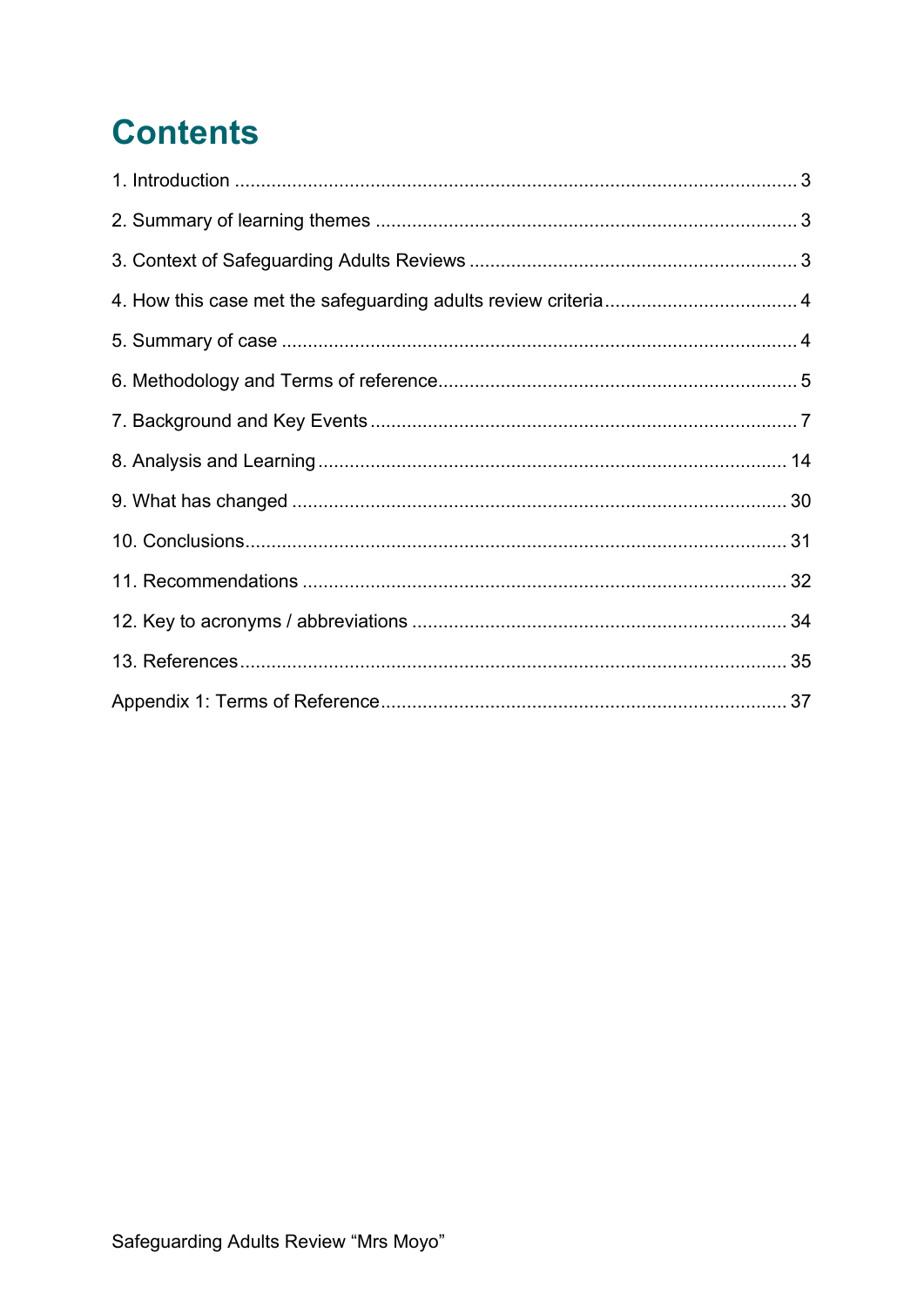# <span id="page-2-0"></span>**1. Introduction**

1.1. This Safeguarding Adult Review (SAR) concerns inter-familial domestic abuse to an adult, 'Mrs Moyo' who had care and support needs. It considers learning surrounding an assault to Mrs Moyo by her son, 'Joseph.'

1.2. Both Mrs Moyo and Joseph were known to partner agencies of the Safeguarding Adult Board. The review explores whether there were opportunities for agencies to have worked together at an earlier stage to reduce risk of harm arising. The review also considers how effectively agencies responded to Mrs Moyo's family's concerns that she was at risk of harm from her son.

### <span id="page-2-1"></span>**2. Summary of learning themes**

2.1. Safeguarding minded practice:

- **Multi-agency working** increases opportunities for risk reduction as well as strengthening responses to safeguarding concerns.
- **Establish Support Systems**: The valuable role of Primary Care in providing preventative, supportive care as well as coordinating care in crisis.
- **Risk Assessment and Management:**  the need for a shared understanding of risk between agencies. The necessity of well formulated risk assessments that take account of current and historic risk factors, environmental and familial context, including potential risk to carers. Practitioners need to step back from the task, avoid episodic approaches and see the bigger picture.
- **Domestic Abuse**: People may face multiple barriers to disclosing domestic abuse; practitioners need to recognise these barriers, build trust, and make safe enquiry. Practitioners need to be vigilant to signs of inter-familial domestic abuse, recognising the additional vulnerabilities that being in a caring role can bring.

## <span id="page-2-2"></span>**3. Context of Safeguarding Adults Reviews**

3.1. One of the core duties of a Safeguarding Adults Board (SAB), under Section 44 of the Care Act 2014, is to review cases in its area (in this instance, Leicester City Safeguarding Adults Board (LCSAB)) where an adult with needs for care and support (whether or not the Local Authority was meeting these needs):

- Has died and the death resulted from abuse and neglect, or
- Is alive and the SAB knows or suspects that they have experienced serious abuse or neglect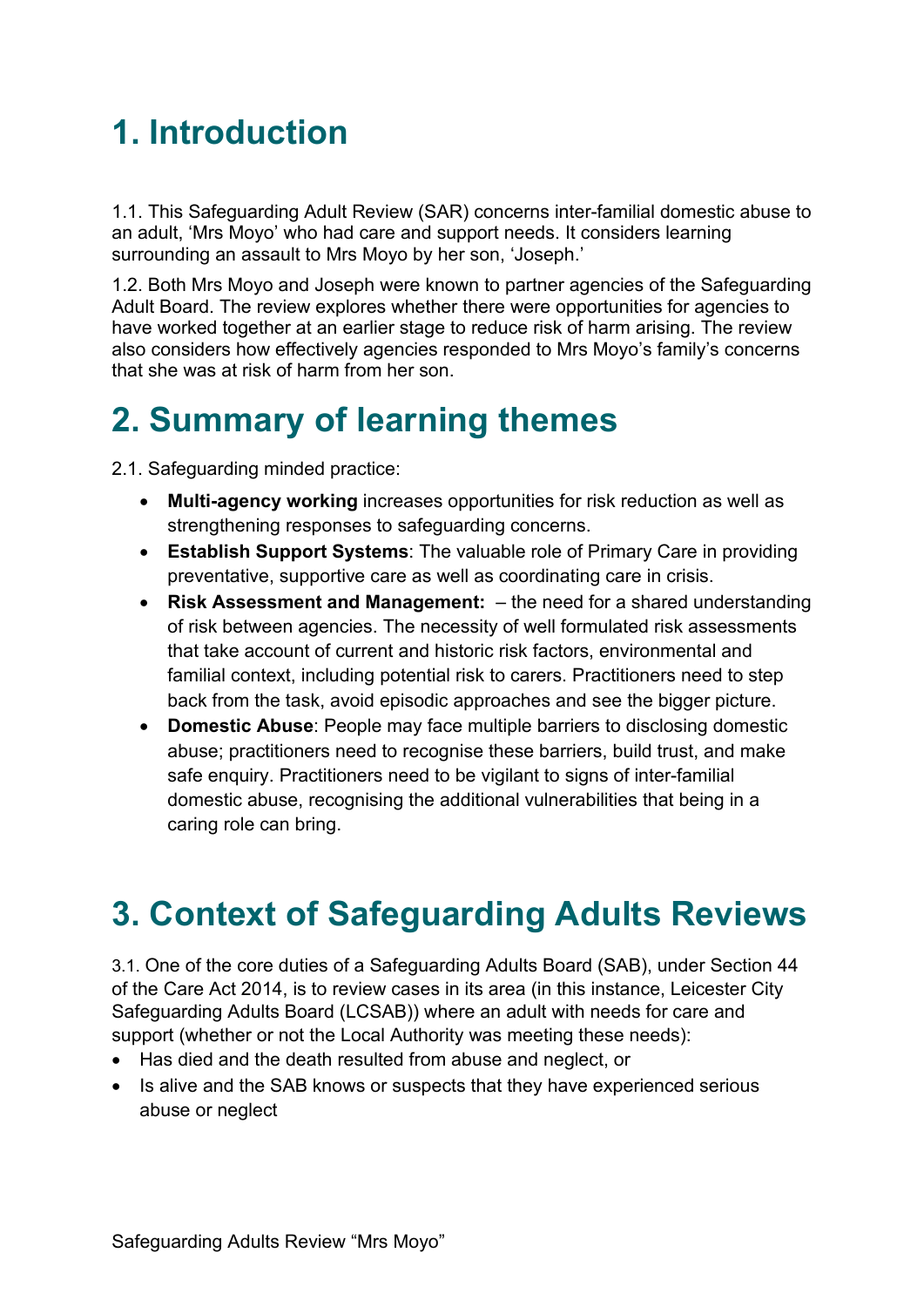3.2 Importantly, Safeguarding Adults Reviews (SARs) are about how agencies worked together to safeguard adults; they are in their nature multi-agency reviews. For a review to be conducted under S44(1) of the Care Act 2014, there must be reasonable cause for concern about how the SAB, its members, or others with relevant functions worked together to safeguard the adult.

### <span id="page-3-0"></span>**4. How this case met the safeguarding adults review criteria**

4.1. Mrs Moyo is an adult with care and support needs and received services from Leicester City Council, (LCC) Adult Social Care. In December 2019, Mrs Moyo was physically assaulted by her son, Joseph. The injuries sustained by Mrs Moyo constituted serious physical abuse that required her to be hospitalised.

4.2. Joseph had mental health needs and was known to Adult Mental Health Services (AMHS). Joseph was also under license to Probation. In the weeks leading up to the assault, Mrs Moyo's family had made a request to LCC for Joseph to be assessed under the Mental Health Act 1983, but no assessment followed. The LCSAB felt that there was cause for concern about how organisations worked together to safeguard Mrs Moyo (S44 1a).

### <span id="page-3-1"></span>**5. Summary of case**

5.1. Mrs Moyo is a black woman of African heritage. She was in her sixties at the time of the incident and lived in a council property with her son Joseph who is a black man of African heritage and Muslim religion. Both are English speakers, with no communication or language adjustments required.

5.2. Mrs Moyo was supported through LCC Adult Social Care due to her physical health needs. She was provided with domiciliary calls twice daily. Mrs Moyo has another son, Aaron and she also received support from him and his wife, Jasmin.

5.3 Mrs Moyo's son Joseph had a history of psychotic episodes that was induced by his use of illicit substances. At the time of the assault, Joseph was not engaged with AMHS but was under licence to probation, having been released from prison where he had been serving a sentence for supplying class A drugs.

5.4 In the six-week period leading up to the assault, Mrs Moyo's son and daughter in law, had been in contact on nine occasions with Adult Social Care; Probation; NHS 111; ambulance service; police and mental health services, concerned about Joseph's deteriorating behaviour and of Mrs Moyo's wellbeing.

5.5. On the day of the assault, Joseph began a prolonged and sustained assault to his mother, punching, kicking and trying to strangle her. Mrs Moyo managed to call the police. Mrs Moyo was taken to hospital where she received treatment for soft tissue injury and a nasal fracture. Joseph was arrested and subsequently detained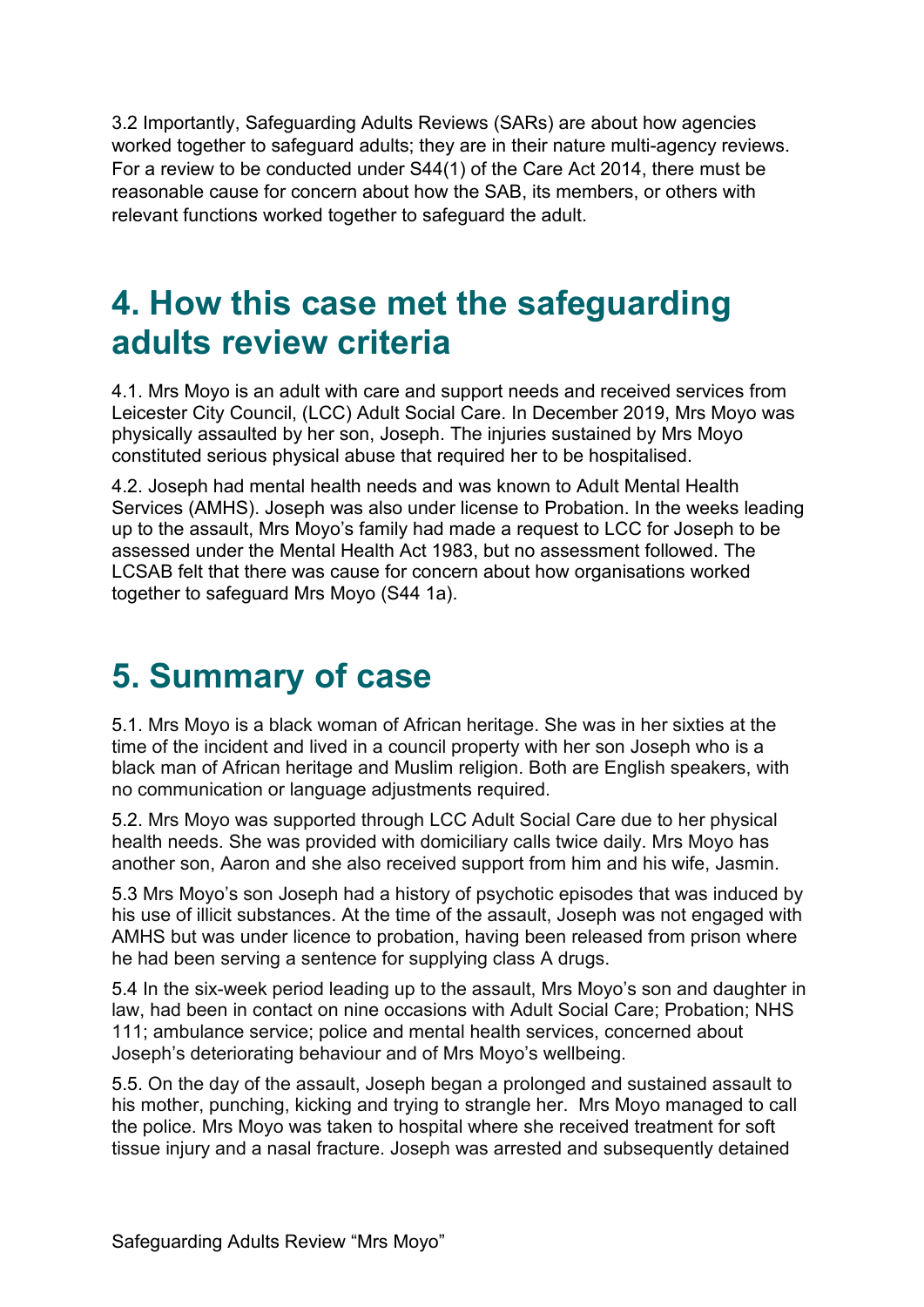for psychiatric assessment under the Mental Health Act 1983 and then recalled to prison.

# <span id="page-4-0"></span>**6. Methodology and Terms of reference**

6.1. This Safeguarding Adults Review combined agency reports with a learning event for practitioners who had been directly involved with Mrs Moyo and Joseph. This aimed to explore underlying factors including individual interactions and wider system factors that support or create barriers to good practice.

#### Scope Period

6.2. The start date for the review scope period was January 2018, this being the most recent episode of involvement by AMHS with Mrs Moyo's son, Joseph. The end of the scope period was 31<sup>st</sup> January 2020, six weeks after the incident of assault. This enabled the review to consider practice following the assault, including Mrs Moyo's restorative care and Making Safeguarding Personal.<sup>[1](#page-4-1)</sup> It also gave information from Joseph's psychiatric assessment, to offer insight into his mental health at the time of the assault.

#### Terms of Reference

6.3. In the context of Joseph's mental health needs, explore the visibility of Mrs Moyo as an adult with care and support needs being at risk of abuse (including domestic abuse) from her adult son.

- 1. To consider the effectiveness of responses to Mrs Moyo's and Joseph's needs
- 2. To consider how effectively agencies worked together.
- 3. To consider the systems in which services operated and how this supported or detracted from care provided.

6.4. Appendix 1 provides the detailed areas of enquiry that agencies were asked to consider.

#### Engagement with the Adult and Family

6.5. It is important that reviews understand the direct experience of the adult, their family, and carers, offering the opportunity for them to share their perspectives. However, recounting those events can be difficult experience. Mrs Moyo, Joseph and Aaron and Jasmin were aware of the review. The LSAB appreciates their support for the review. Joseph provided his views about what may have helped reduced risks. These are referenced within the report. The LSAB respects his family's wishes not to be directly involved. Pseudonyms have been used throughout

<span id="page-4-1"></span>1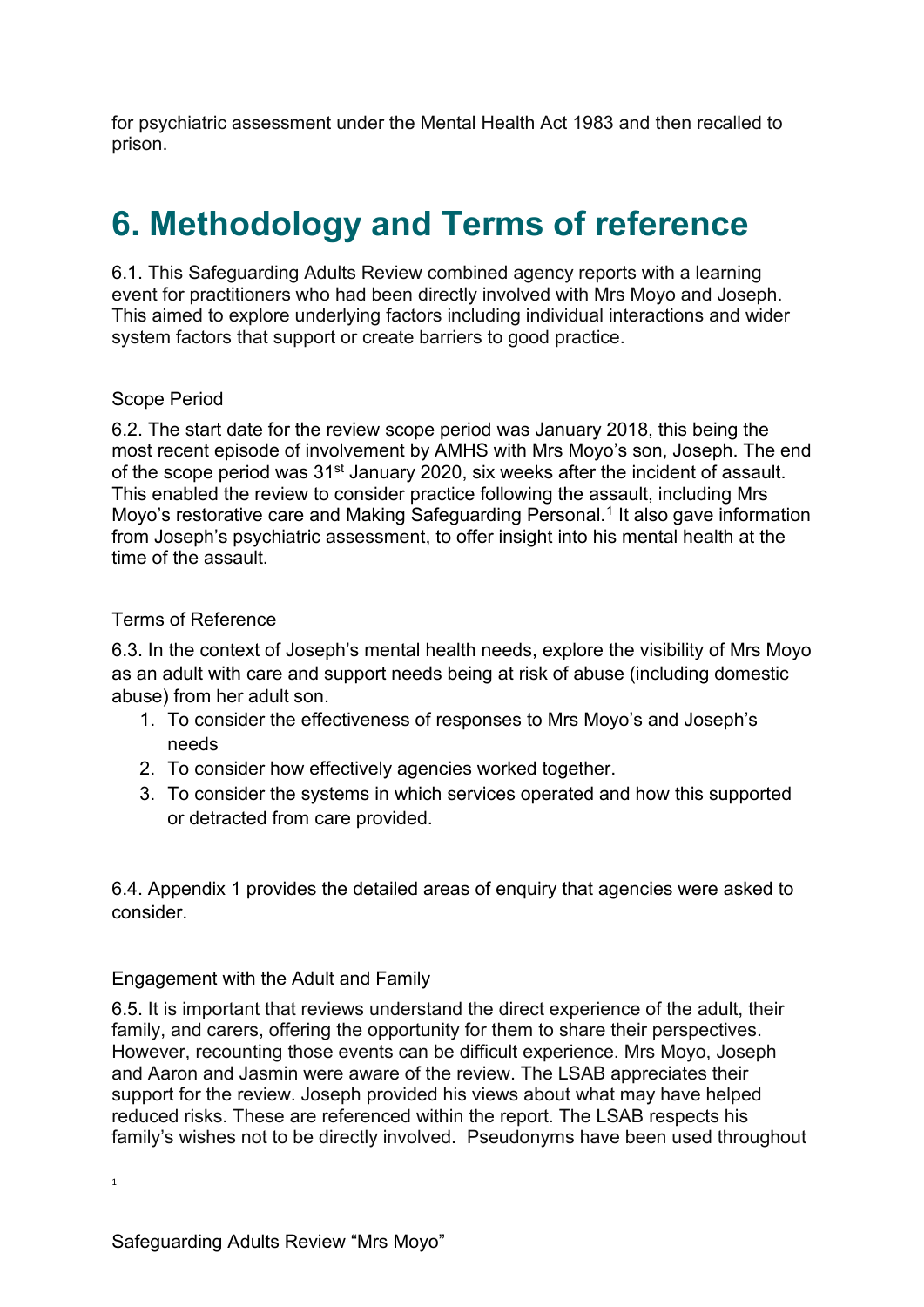to protect privacy. Personal information and dates have been deliberately generalised and smaller agencies anonymised.

6.6. The review team consisted of members of Leicester City Safeguarding Adults Board's Review Subgroup, which included senior safeguarding representatives and representatives from the following participating agencies:

| <b>Participating Agencies</b>                                             | <b>Context of Involvement</b>                                                                                                                         |
|---------------------------------------------------------------------------|-------------------------------------------------------------------------------------------------------------------------------------------------------|
| <b>DLNR Community</b><br><b>Rehabilitation Company</b><br>(CRC).          | The CRC managed Joseph when he was<br>released from prison in 2018 under license to<br>Probation.                                                     |
| <b>X Domiciliary Care</b><br><b>Services</b>                              | Providing Domiciliary Care Services to Mrs<br>Moyo                                                                                                    |
| <b>Leicestershire Police</b>                                              | Past involvement with Joseph and responded to<br>concerns in weeks leading up to the assault                                                          |
| <b>Clinical Commissioning</b><br><b>Group and GP Practice</b>             | Mrs Moyo was registered with a GP                                                                                                                     |
| <b>Leicester City Council</b><br><b>Adult Social Care (LCC</b><br>ASC)    | Assessed Joseph under the Mental Health Act.<br>Provided care and support to Mrs Moyo.<br>Responded to concerns in weeks leading up to<br>the assault |
| Leicestershire<br><b>Partnership NHS</b><br><b>Foundation Trust (LPT)</b> | Provided adult mental health services to<br>Joseph. Historic provision of Community Health<br>services to Mrs Moyo                                    |

In addition, the following agencies provided information to the review:

| <b>Participating Agencies</b>                      | <b>Context of Involvement</b>                                                    |
|----------------------------------------------------|----------------------------------------------------------------------------------|
| <b>United Against Violence</b><br>and Abuse (UAVA) | Domestic Violence Service providing support to<br>Mrs Moyo following the assault |
| <b>Derbyshire Health</b><br><b>United (DHU)</b>    | Provider of online NHS 111                                                       |

6.7. LCSAB commissioned an independent author to carry out this review. Sylvia Manson is an experienced chair and author of reviews and is independent of LCSAB and its partner agencies. Sylvia is a mental health social worker by background. She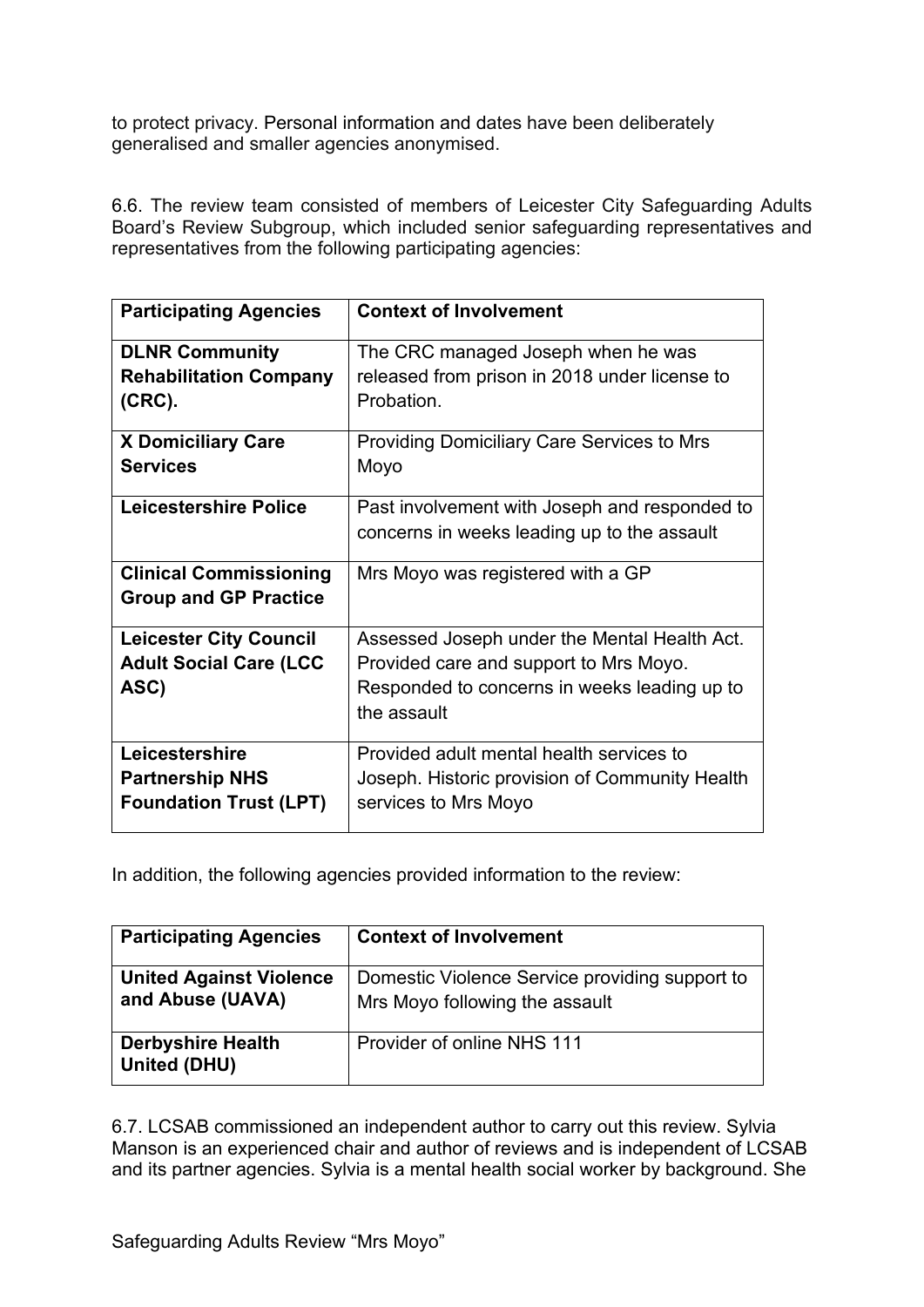has many years' experience in Health and Social Care senior management and commissioning, including regional and national leadership roles.

#### Review Timeline

6.8. Care Act 2014 statutory guidance identifies that Safeguarding Adults Reviews should be completed '*within 6 months of initiating it, unless there are good reasons for a longer period being required[2'](#page-6-1).* This review was initiated during the Corona Virus Pandemic. The LCSAB was mindful of the additional pressure agencies were under. Greater flexibility was required to enable agencies to provide good quality agency reports without compromising operational services. The SAR took 11 months from point of commissioning until its conclusion.

#### Structure of Report

6.9. The report is structured as follows:

- Section 7 provides background, and key events relating to Mrs Moyo and Joseph.
- Section 8 gives analysis and learning.
- Section 9 outlines changes made by agencies and their plans for improvement.
- Section 10 provides a conclusion.
- Section 11 makes recommendations for the LCSAB and its partner agencies.

## <span id="page-6-0"></span>**7. Background and Key Events**

**7.1.** Mrs Moyo first moved to the UK in **2002**. She has two sons, her older son, Aaron settled in a neighbouring city with his wife, Jasmin. Mrs Moyo's younger son, Joseph lived with her. He was in his early thirties at the time of the assault.

**7.2.** Mrs Moyo has multiple physical health needs including historic brain trauma, hyperthyroidism, insomnia and neuralgia. She has some difficulty with mobility and uses a stick, being unable to stand for long periods of time. Mrs Moyo received support from her GP and in the past had received some support from LPT, Community Health services. LCC had provided care and support to Mrs Moyo since

<span id="page-6-1"></span> $2$  Department of Health (2017). Care and support statutory guidance.

<sup>[</sup>online] Available at: https://www.gov.uk/goverJosephent/publications/care-act-statutory-guidance/care-andsupport-statutory-guidance [Accessed 21 August 2019].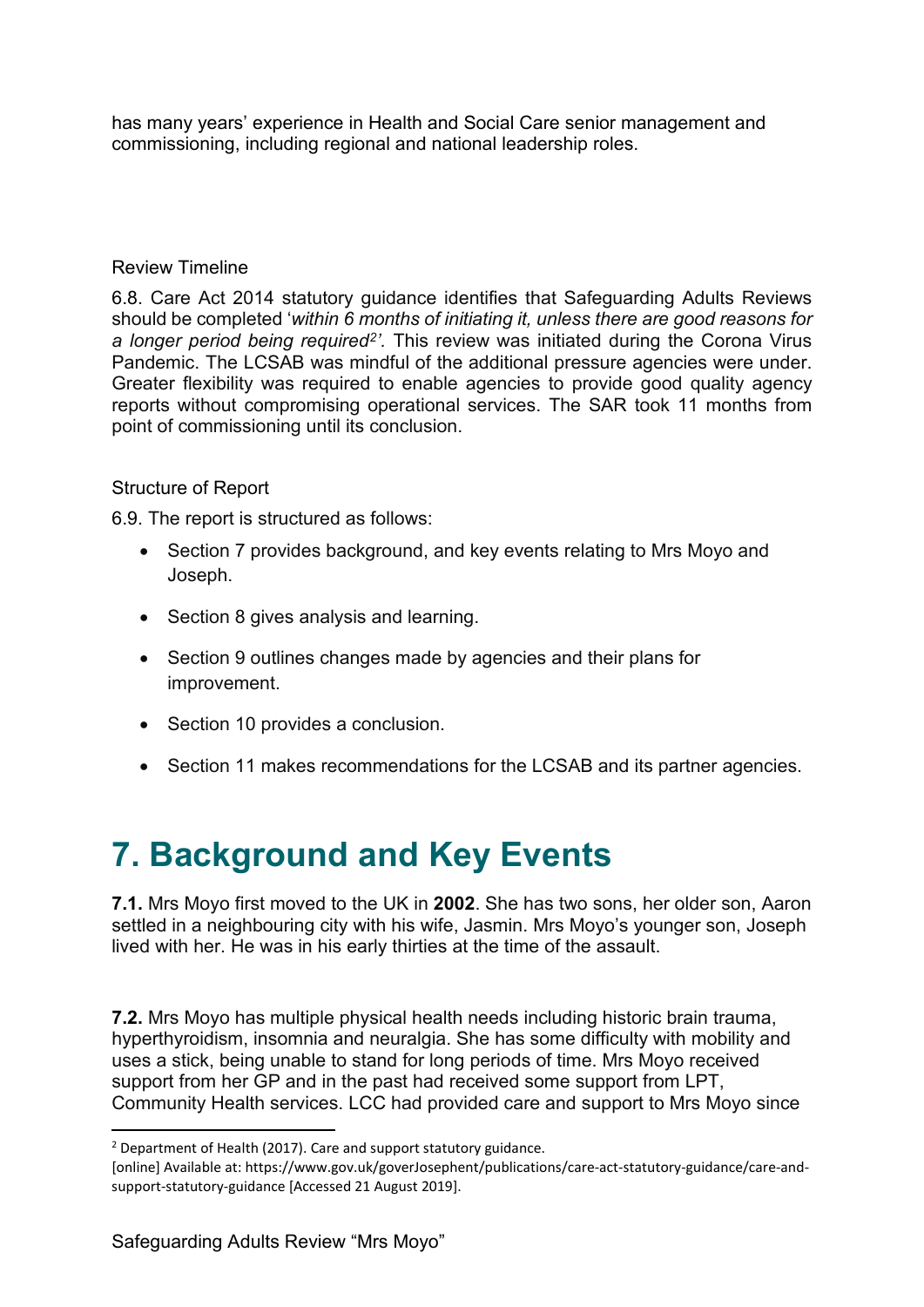2013. Mrs Moyo had two calls daily from a domiciliary care agency. Joseph's daughter-in-law Jasmin also provided her with support.

**7.3.** Mrs Moyo's son Joseph was well known to the police. He was released from prison in **2012** but soon after, was detained by the police, presenting as paranoid and carrying a knife. His family reported his behaviour had been bizarre for ten days. Joseph was detained for assessment under the Mental Health Act<sup>[3](#page-7-0)</sup> During the admission it was necessary to nurse him in intensive care due to his disturbed behaviour. He was diagnosed with drug induced psychosis.

**7.4** On discharge, Joseph was mentally stable for two years. He was concordant with medication and not using illicit substances. However, in **2014** he had a further episode of psychosis, precipitated by substance abuse.

**7.5.** Police were again involved. Joseph was arrested after becoming verbally and physically aggressive towards home carers who were supporting Mrs Moyo. Joseph's family had raised concerns about Joseph two weeks prior as he had been paranoid, was not sleeping, was irritable and verbally aggressive towards them. Joseph's brother was present during the assessment and Joseph had been threatening toward him with a flick knife. On discharge, Joseph was initially supported by the home treatment team who were recommended to visit only in pairs.

**7.6.** Joseph had follow-up care from AMHS for fifteen months although did not attend all appointments. In **October 2015** Joseph was sentenced to prison for six years for class A drug offences. He was sentenced with a Fast Delivery Sentencing Report[4](#page-7-1) that was completed on the day at court**.** Joseph's mental health was not seen to be a factor in his offending, though his history of drug induced psychosis was noted. As Joseph was in prison, AMHS discharged him in **December 2015** and his GP discharged him in **2017** as contractually required when a patient is detained in prison.

**7.7.** As Joseph was due to be released on license, AMHS provided prison in-reach from **January 2018.** Joseph's mental health had been stable**.** He had been without anti-psychotic medication for the last five months of his prison term and shown no symptoms of mental disorder.

Key Events during the Scope Period

<span id="page-7-0"></span><sup>&</sup>lt;sup>3</sup> This was section 2 of the Mental Health Act 1983(as revised 2007) –compulsory detention for a period of up to 28 days for the purpose of psychiatric assessment followed by treatment.

<span id="page-7-1"></span><sup>4</sup> Fast Delivery Report is designed for offenders in less complex and lower risk circumstances. The information is less detailed.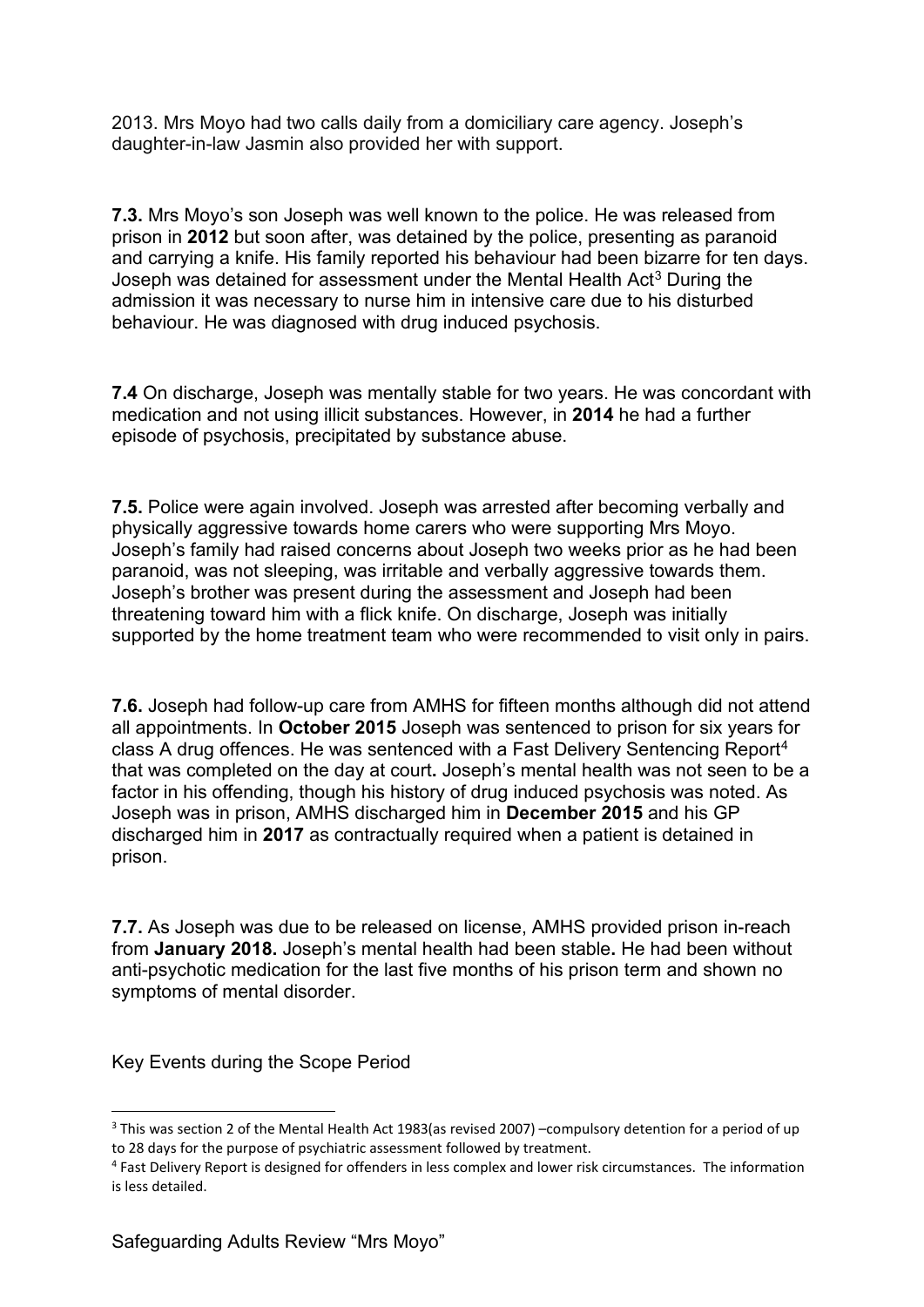**7.8.** Joseph was released in **March 2018** on licence to probation until February 2021. He was assessed by probation as a low risk of harm and his offender management was provided by the Community Rehabilitation Company (CRC).<sup>[5](#page-8-0)</sup> Joseph had ongoing immigration issues and could not claim benefits. He returned to live with his mother

**7.9.** Joseph was offered follow up care from AMHS**,** by a Consultant Psychiatrist seeing him at Outpatient Clinic quarterly and a Community Mental Health Nurse (CMHN) supporting and monitoring him in the community. Joseph was not registered with a GP, despite encouragement from his CMNH to do so. His prescriptions for anti-psychotic medication were issued by his Consultant Psychiatrist from **May to July 2018**.

**7.10.** In **July 2018**, Joseph was discharged from the CMHN's caseload. He was concordant with his treatment and the CMHN had no concerns about his presentation. Joseph had told his CMHN he had tried to register with different GP practices but without success. He remained open to his Consultant Psychiatrist.

**7.11.** Mrs Moyo phoned the CMHN in **November 2018** asking for a repeat prescription of Joseph's anti-psychotic medication. Joseph told the CMHN that he had been unable to register with a GP but that his Offender Manager had now found him a GP. The CMHN arranged for a further prescription.

**7.12.** Joseph missed an appointment with his Consultant in **December 2018** and in **April 2019**, so was discharged.

**7.13.** In **October 2019**, Mrs Moyo attended her GP for her physical health needs. She made no mention of Joseph and no concerns were raised or identified.

**7.14.** Later in **October 2019** Mrs Moyo's daughter-in law, Jasmin, rang to speak with Joseph's Consultant Psychiatrist. She spoke with a senior clinical secretary. Jasmin said that she and Mrs Moyo were worried that Joseph was having a psychotic episode and that he was not taking his medication. At the time, his whereabouts were not known. The secretary signposted Jasmin to her GP, the hospital Emergency Department Mental Health Team and the local walk-in centre. The secretary also gave her the contact number for LCC Emergency Adult Social Care Duty Team and advised them to call the police if necessary.

**7.15** Jasmin then as advised, phoned LCC Contact and Response Team to request a Mental Health Act assessment on behalf of Mrs Moyo as Joseph's Nearest

<span id="page-8-0"></span><sup>5</sup> Community Rehabilitation Company (CRC) is the term given to a private-sector supplier of Probation and Prison-based rehabilitative services for offenders in England and Wales. CRCs manage lower risk offenders.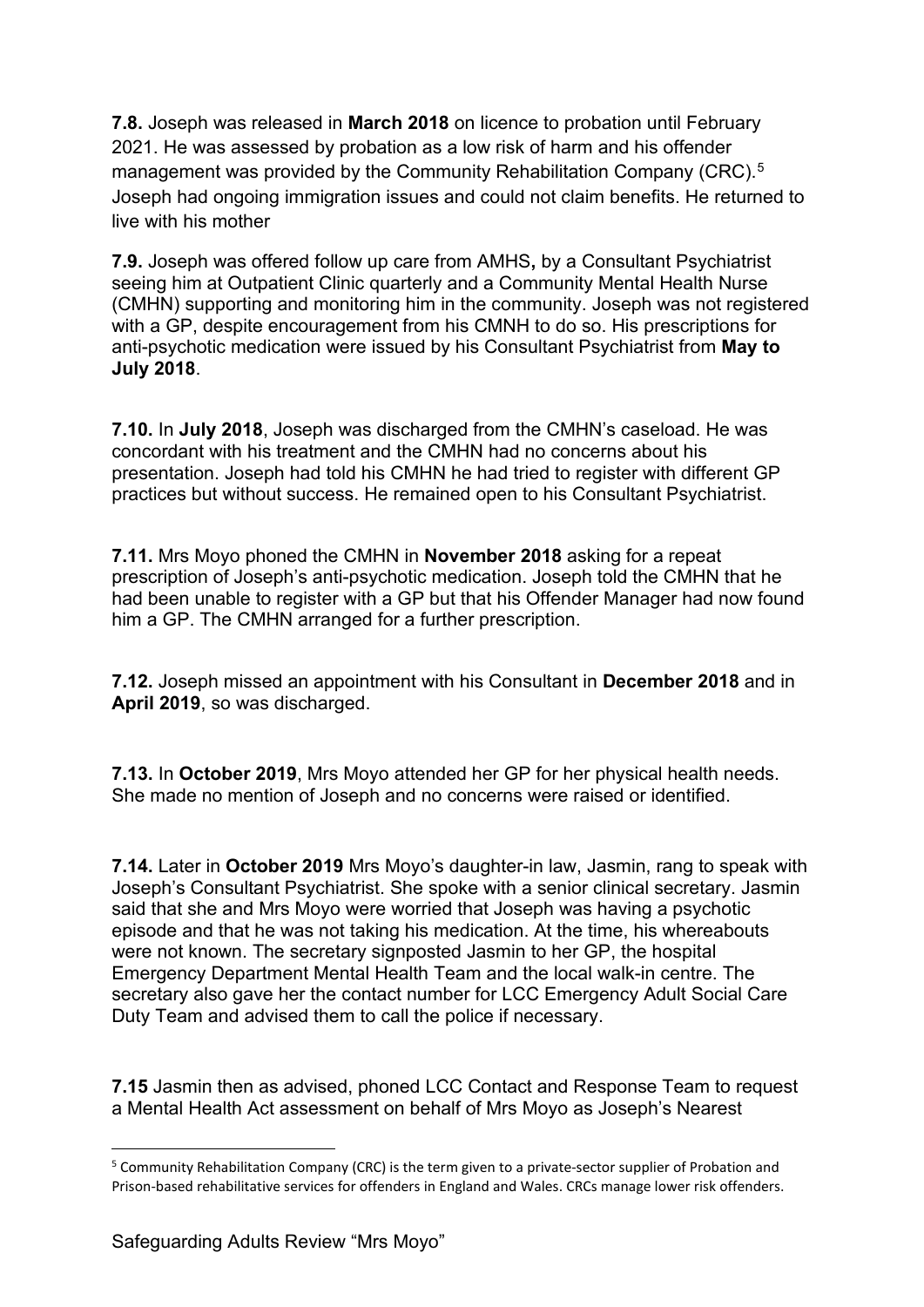Relative. $6$  She described Joseph as presenting with paranoid thoughts, repetitive behaviour and being sleep deprived.

**7.16.** The LCC Contact and Response Team made some enquiries, noting Joseph was not registered with a GP and was closed to AMHS. They phoned Mrs Moyo. She confirmed Joseph had shown aggressive behaviour toward her, pushing things and pretending to hit her.

**7.17.** The team spoke with the Consultant Psychiatrist's secretary to ask advice about referring to the Crisis Team where the adult had no GP. The secretary repeated the advice given to Jasmin. The secretary also left a voicemail message for the Consultant to check if any other actions were required - no further action followed.

**7.18.** The Contact and Response Team phoned Jasmin back three days later. She confirmed Joseph had now returned but was less aggressive. The team advised Joseph should register with a GP and closed the referral.

**7.19.** Four weeks passed. Joseph attended his appointment with his Offender Manager toward the end of **November 2019**. Joseph talked about immigration matters and his mother's ill health but did not raise any concerns and the Offender Manager did not identify any. A further appointment was set for January 2020.

**7.20.** Two days later, Jasmin contacted NHS 111. She was concerned as Joseph had been phoning and shouting at her. She described Joseph as having bi-polar and schizophrenia, that he was not taking his medication and was not registered with a GP. She was worried as Joseph lives with his mother and he had been taking the phone from her if anyone rang up. NHS 111 called Mrs Moyo and spoke with both. Mrs Moyo reported everything was okay and that Joseph had no symptoms. NHS 111 phoned Jasmin back advising her to call police if concerned.

**7.21.** On the same day, Police received a 999 call. A disturbance could be heard in the background. The call was abandoned but police traced the number to Mrs Moyo's home and called her. Mrs Moyo stated that she was safe and well.

**7.22.** Jasmin phoned the police later that day, repeating the concerns she had shared with NHS 111. She told police that when NHS 111 had phoned Mrs Moyo,

<span id="page-9-0"></span> $6$  Mental Health Act 1983 (as revised 2007) section 13(4) states that a nearest relative has a right to request to an assessment of their relative i.e. to consider the patient's case with a view to making an application for his admission to hospital.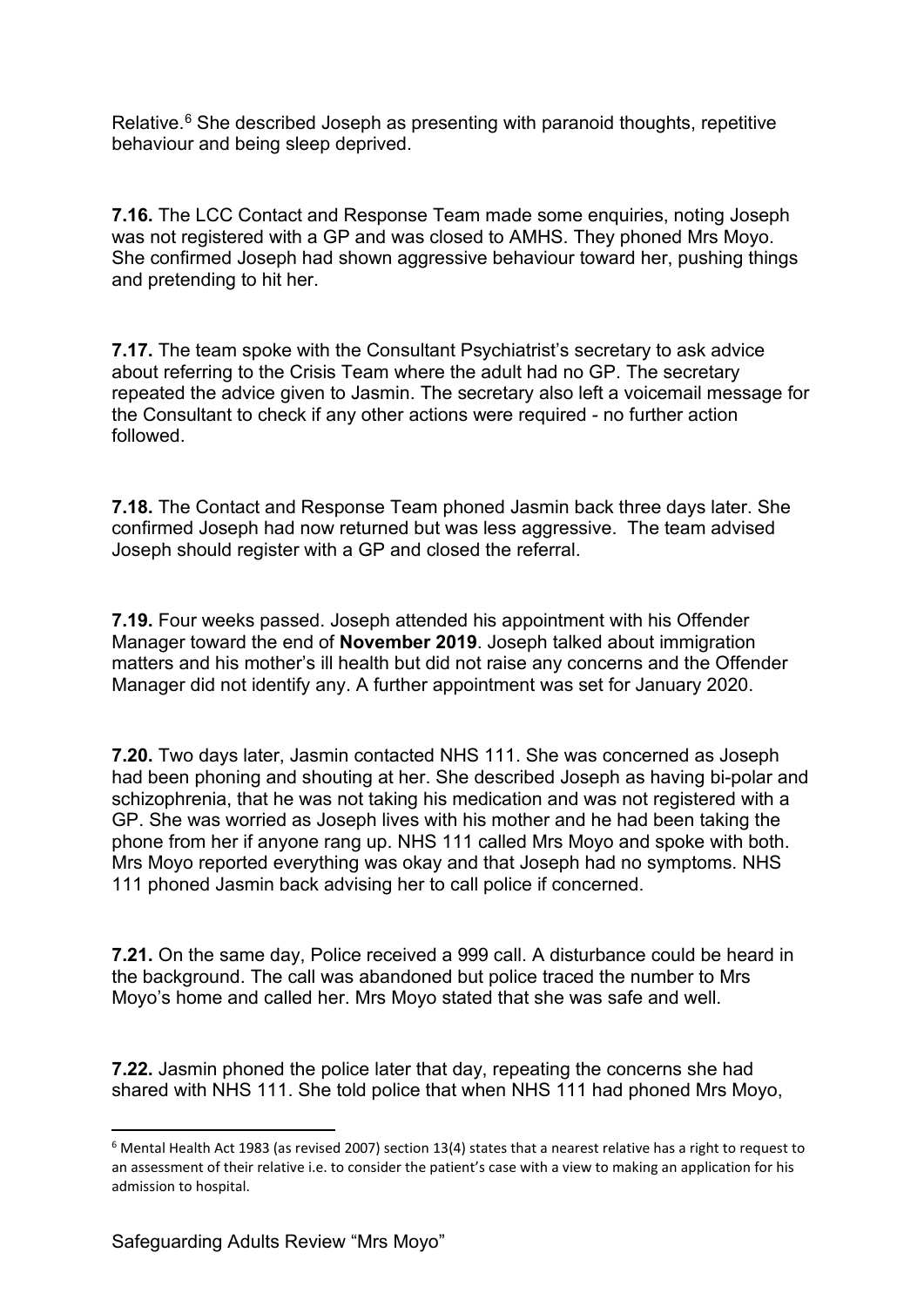Joseph had taken the phone from her, to say he was fine, and they did not need help. Mrs Moyo had verified this but only because she was scared of him. Jasmin wanted Joseph to be assessed by a mental health team. Jasmin was advised that she or Mrs Moyo should dial 999 and ask for an ambulance. Police asked the Mental Health Car<sup>[7](#page-10-0)</sup> to view the incident.

**7.23.** Jasmin phoned police again, half an hour later. She had called Mrs Moyo through Facetime and could hear Joseph shouting in the background. Joseph took the phone from her and terminated the call. Jasmin confirmed Mrs Moyo appeared to be alright, and that Joseph had not been physically aggressive to her. Jasmin had tried to ring the ambulance service, but no doctor was available.

**7.24.** The information was passed to the Mental Health Car. They gathered background information about Joseph's mental health, the latest period of involvement with AMHS and his risk assessment at point of closure.

**7.25.** Police officers rang Mrs Moyo. Joseph had gone out and Mrs Moyo stated that she was safe and well. She described Joseph as struggling with his mental health. Mrs Moyo was advised to contact NHS 111 or the ambulance service on 999 if she felt his mental health was declining and to arrange for him in to see a Doctor as soon as possible. The officers also phoned Jasmin to update her. The incident was closed.

**7.26.** Two days later, **November 2019** the ambulance service received a call. The caller was concerned about Joseph's deteriorating mental health and described Mrs Moyo as disabled and frightened of him – he had smashed items in the home. The caller said Mrs Moyo had tried phoning the ambulance service, but Joseph had taken the phone from her. The ambulance service asked for police assistance. The Mental Health Car was asked to view the incident and Police officers called to Mrs Moyo's house in advance of an ambulance attending. Both Mrs Moyo and Joseph denied phoning the ambulance service. Mrs Moyo denied any problems and said it must have been a malicious call.

**7.27.** The police officer phoned Aaron, who confirmed he had rung the ambulance service as Mrs Moyo was concerned about Joseph. Aaron thought that Joseph had been due to see the mental health crisis team that day however when officers checked, the crisis team had no record of Joseph.

<span id="page-10-0"></span> $<sup>7</sup>$  The mental health car is a joint initiative where a Leicestershire Police officer and a mental health nurse from</sup> the LPT are partnered together in order to respond to people with mental health problems who come to the attention of the police.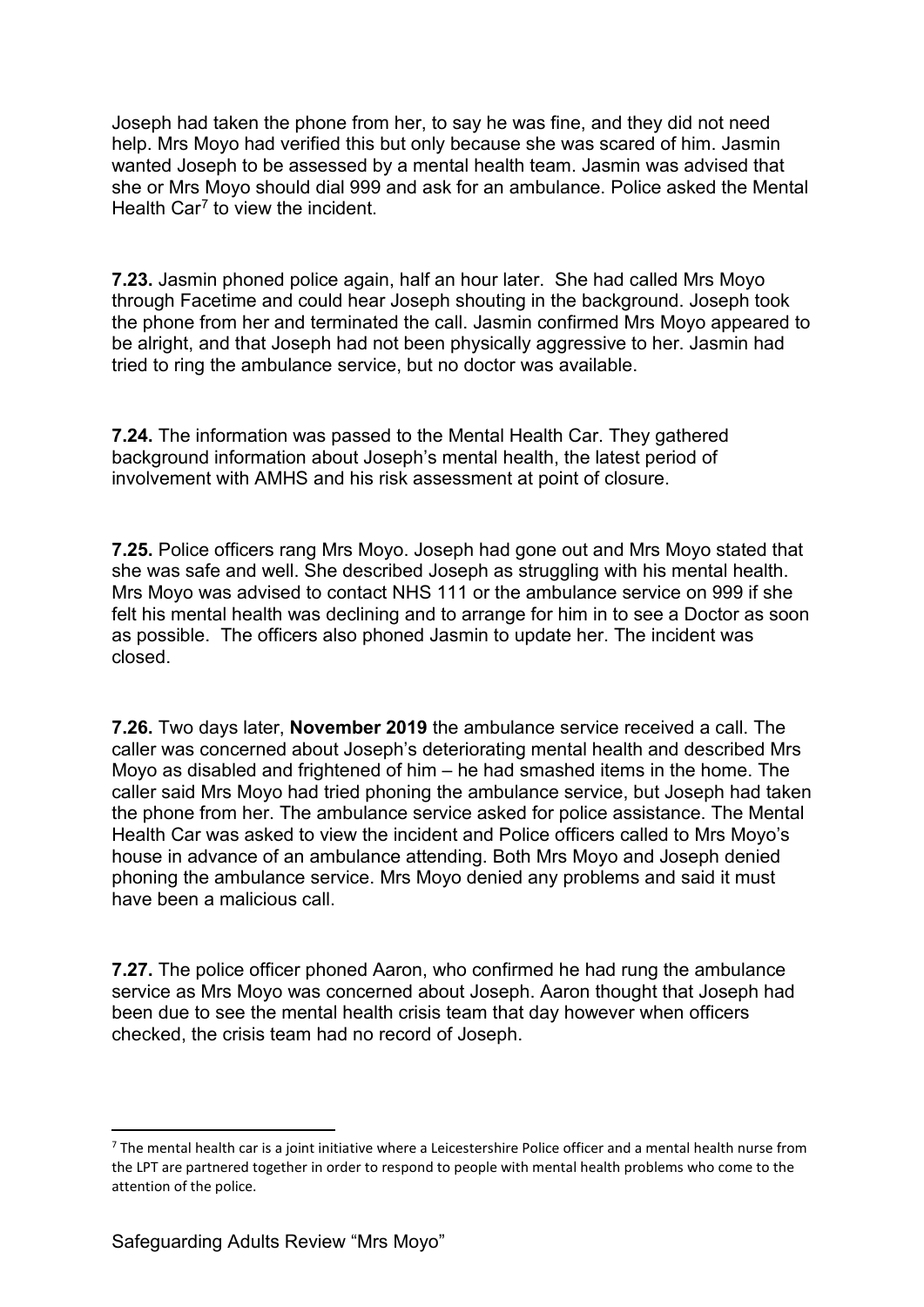**7.28.** The attending officers felt Joseph presented well and appeared to present no risk to himself or others. There was no apparent damage. Mrs Moyo told them she had no concerns and was happy to have Joseph at the address. Officers spoke with Mrs Moyo's carer who also had no concerns.

The two weeks leading up the assault

**7.29.** Two days later, **December 2019** Jasmin phoned LCC Contact and Response Team again with further concerns about Joseph. She told them Joseph had taken Mrs Moyo's, phone and that she was scared of him. Jasmin relayed what had happened when NHS 111 had tried to speak with Mrs Moyo. She feared what Joseph would do.

**7.30.** The team advised Jasmin that Mrs Moyo had the right as Nearest Relative, to request a Mental Health Act assessment. They advised her to call police or paramedics if there was a serious risk. The team offered to find out how to access mental health services as Joseph had no GP. They rang Jasmin back a week later to advise that access was through Emergency Department. They reiterated advise about contacting emergency services and gave information about mental health support groups.

**7.31.** That same day, Jasmin called the police again. There had been a telephone argument between Joseph and Aaron and Jasmin could hear Mrs Moyo screaming and crying in the background. When police attended, Joseph initially would not answer the door. He was agitated and Mrs Moyo was upset. Officers spoke to Mrs Moyo and Joseph separately. Joseph described it as a family dispute. He said he had cared for his mother for a long time, had never hurt her and never would. Mrs Moyo confirmed she had never been assaulted by Joseph but that he has mental health issues and gets angry. She was happy for him to stay at the address. Officers completed Public Protection Notification for Mrs Movo and a DASH form<sup>[8](#page-11-0)</sup> for assessment. No further action was taken.

**7.32.** The next day Aaron contacted the Probation CRC, to raise concerns about Joseph's mental health and his mother's wellbeing. Joseph's Offender Manager was not available, so Aaron spoke to a colleague. He told them of the involvement of police the previous day but that they had not taken any action as Joseph had not been manic when they saw him. Aaron rang again the following day, a Friday. The Offender Manager was not available again, but Aaron was advised he would arrange a home visit. Aaron confirmed that there had been no actual violence and was advised to contact police should this change. The Offender Manager when notified, planned a visit the following week.

<span id="page-11-0"></span><sup>8</sup> DASH Checklist for domestic violence [https://www.dashriskchecklist.co.uk/wp](https://www.dashriskchecklist.co.uk/wp-content/uploads/2016/09/DASH-2009-2016-with-quick-reference-guidance.pdf)[content/uploads/2016/09/DASH-2009-2016-with-quick-reference-guidance.pdf](https://www.dashriskchecklist.co.uk/wp-content/uploads/2016/09/DASH-2009-2016-with-quick-reference-guidance.pdf) [Accessed April 2021]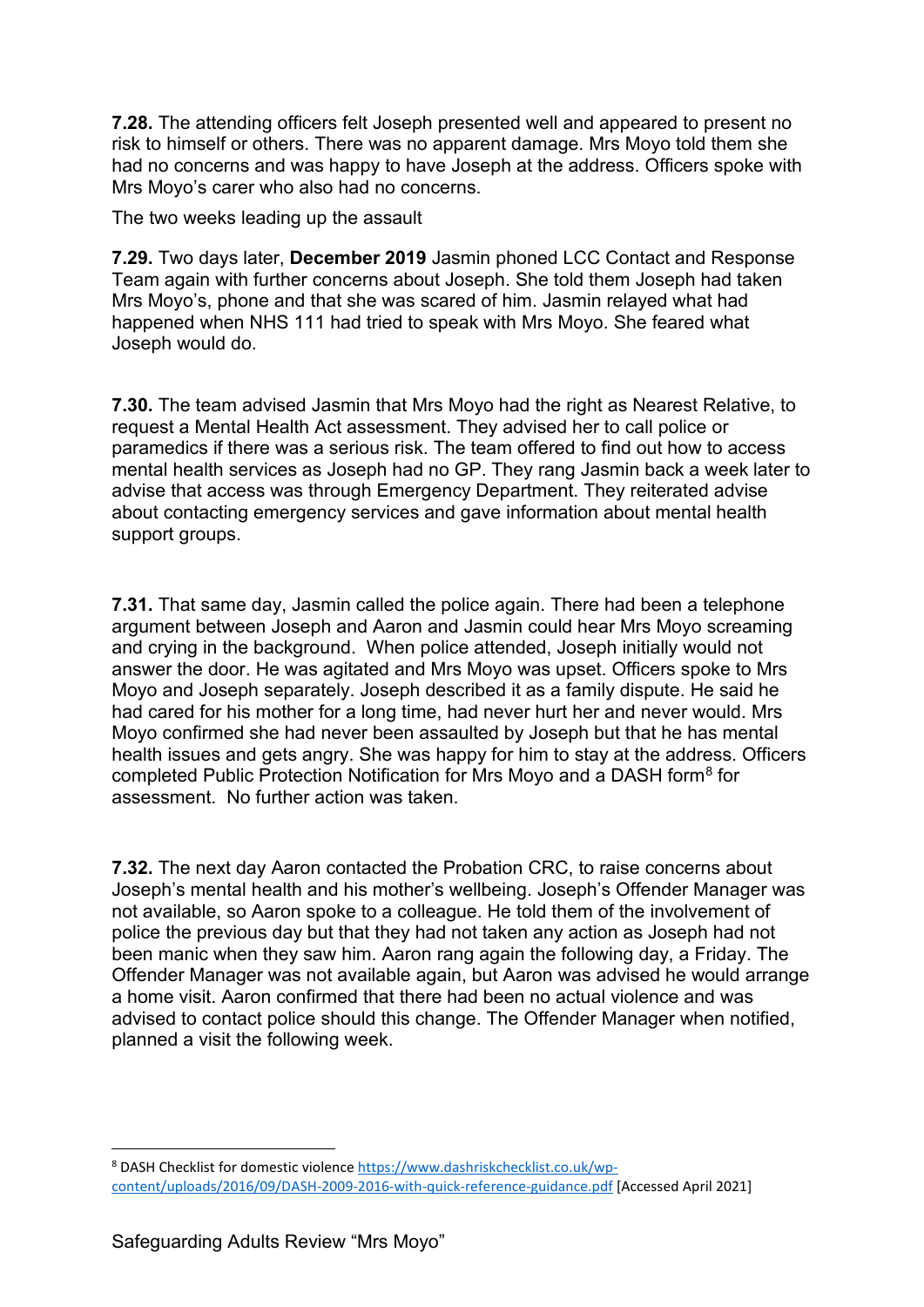**7.33.** The day before the incident, one of Mrs Moyo's carers phoned their services' on-call manager after their visit. They had felt uncomfortable as Joseph '*was acting strange'* and followed her around the house, in and out of each room. Mrs Moyo had not discussed anything of concern with either of her carers. That night, Joseph and Mrs Moyo argued.

**7.34.** From early on the following day, Joseph began a sustained assault. It lasted some three hours before Mrs Moyo was able to make a 999 call. Police Officers attended within twenty minutes. Mrs Moyo had swelling to her eye and pain in her knee. She told the officers that Joseph had punched her, kicked her, strangled her, and made threats to kill.

**7.35.** Mrs Moyo was taken to hospital. Joseph was arrested at the scene for assault and for drug possession. He was subsequently detained for assessment under the Mental Health Act and was nursed in seclusion because of his violent and aggressive behaviour. Neither Mrs Moyo, nor her family, wished to provide a statement.

**7.36.** Police made a referral to MARAC<sup>[9](#page-12-0)</sup>which met the following day. Mrs Moyo still did not wish to make a statement of the incident. Joseph's Offender Manager began the process to revoke Joseph's license and recall him to prison following his hospital admission.

**7.37.** Mrs Moyo was allocated an Independent Domestic Violence Advisor (IDVA) and a Social Worker from Hospital Discharge Team. A Safeguarding Alert commenced.

**7.38.** The next day the IDVA, visited Mrs Moyo. Mrs Moyo described her last three weeks as 'terrible', as Joseph's mental health had declined, and she had had the police out to her house.

**7.39.** Mrs Moyo told the Social Worker she did not want Joseph to live with her and asked for her door locks to be changed, a new key safe number and agreed to a pendant alarm. When the IDVA contacted Mrs Moyo again, she did not wish any further support as Joseph was now detained in hospital and she felt supported by friends and family. Mrs Moyo was considering moving to where her other son and daughter-in-law lived. Mrs Moyo was discharged home after a two-week admission.

<span id="page-12-0"></span><sup>9</sup> Multi-Agency Risk Assessment Conference for the management of higher risk cases of domestic violence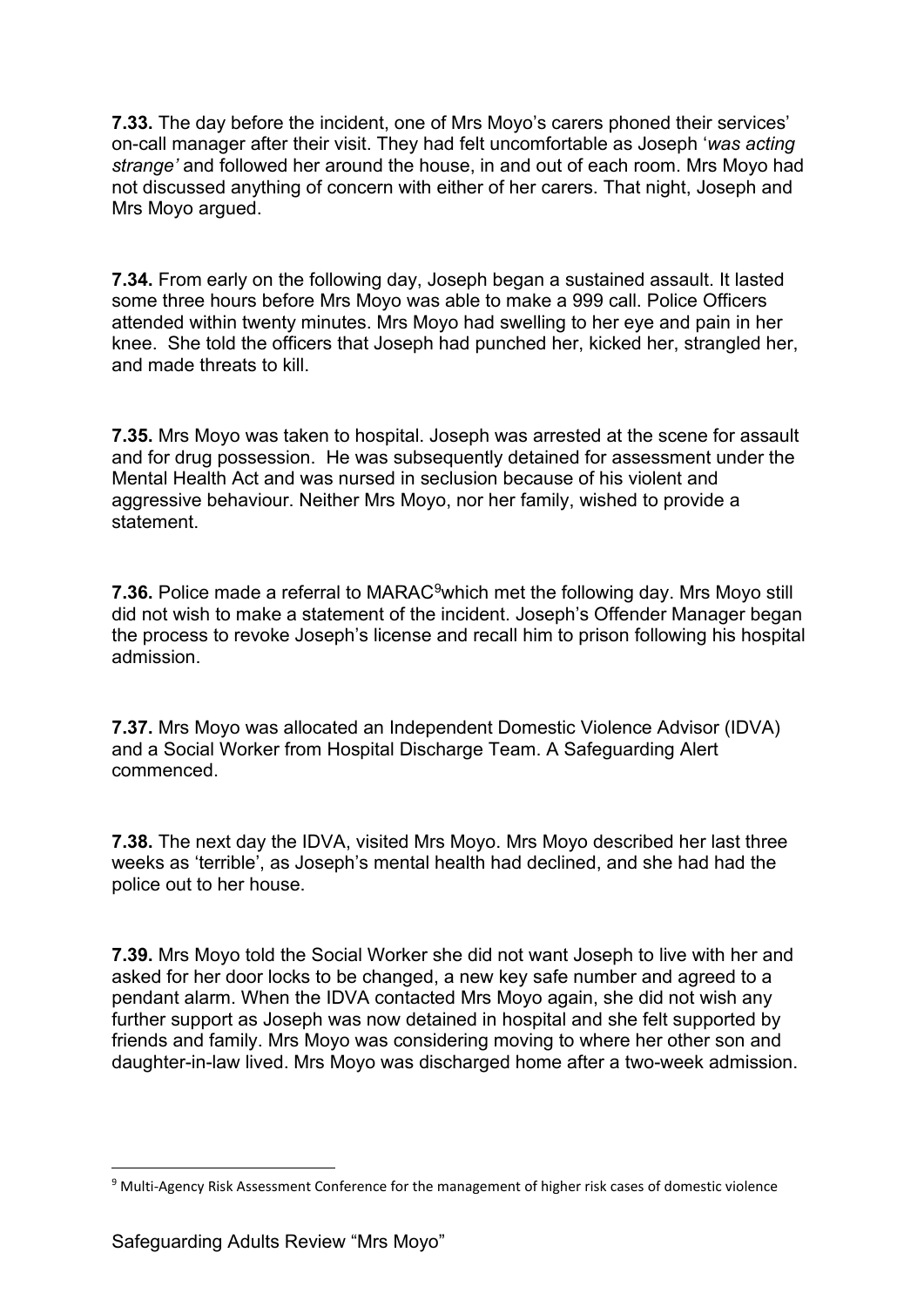**7.40.** Joseph was discharged from hospital after three weeks. The diagnosis for this admission was thought to be drug induced psychosis. '*Mental and behavioural disorders due to the use of cannaboids; Paranoid Schizophrenia; Personal history of non-compliance with medical treatment and regimen.'* He was recalled to prison until he had served his full sentence, early in 2021.

**7.41.** Joseph's recollection of events around the time described that he felt unwell leading up to the incident and was experiencing auditory hallucinations and paranoid thoughts. He had no recollection of the assault on his mother.

# <span id="page-13-0"></span>**8. Analysis and Learning**

The analysis and learning are considered against three episodes:

- Episode 1: Opportunities for Preventative Intervention March 2018 September 2019
- Episode 2: Responses to the escalating concerns October 2019 December 2019
- Episode 3: Restorative care following the assault December 2019 January 2020

8.1. Episode 1: Opportunities for Preventative Intervention March 2018 – September 2019

8.1.2. The review considered opportunities for agencies to intervene at an earlier stage, potentially averting the circumstances that led up to the assault.

8.1.3. Joseph's episodes of acute psychosis were precipitated by polysubstance misuse. When acutely unwell, he could become paranoid, aggressive, and violent. Historically, this had been within a domestic setting. This knowledge offered an opportunity for preventative, risk reduction measures on Joseph's release from prison.

8.1.4. National reviews<sup>[10](#page-13-1)</sup> highlight that many people living with mental health problems struggle to access the services that they need. NHS England recognise that for many people, '*release from prison can be a crisis point …moving from a* 

<span id="page-13-1"></span><sup>&</sup>lt;sup>10</sup> NHS England Five Year Forward View for Mental Health A report from the independent Mental Health Taskforce to the NHS in England 201[6 https://www.england.nhs.uk/wp-content/uploads/2016/02/Mental-](https://www.england.nhs.uk/wp-content/uploads/2016/02/Mental-Health-Taskforce-FYFV-final.pdf)[Health-Taskforce-FYFV-final.pdf](https://www.england.nhs.uk/wp-content/uploads/2016/02/Mental-Health-Taskforce-FYFV-final.pdf) [Accessed May 2021]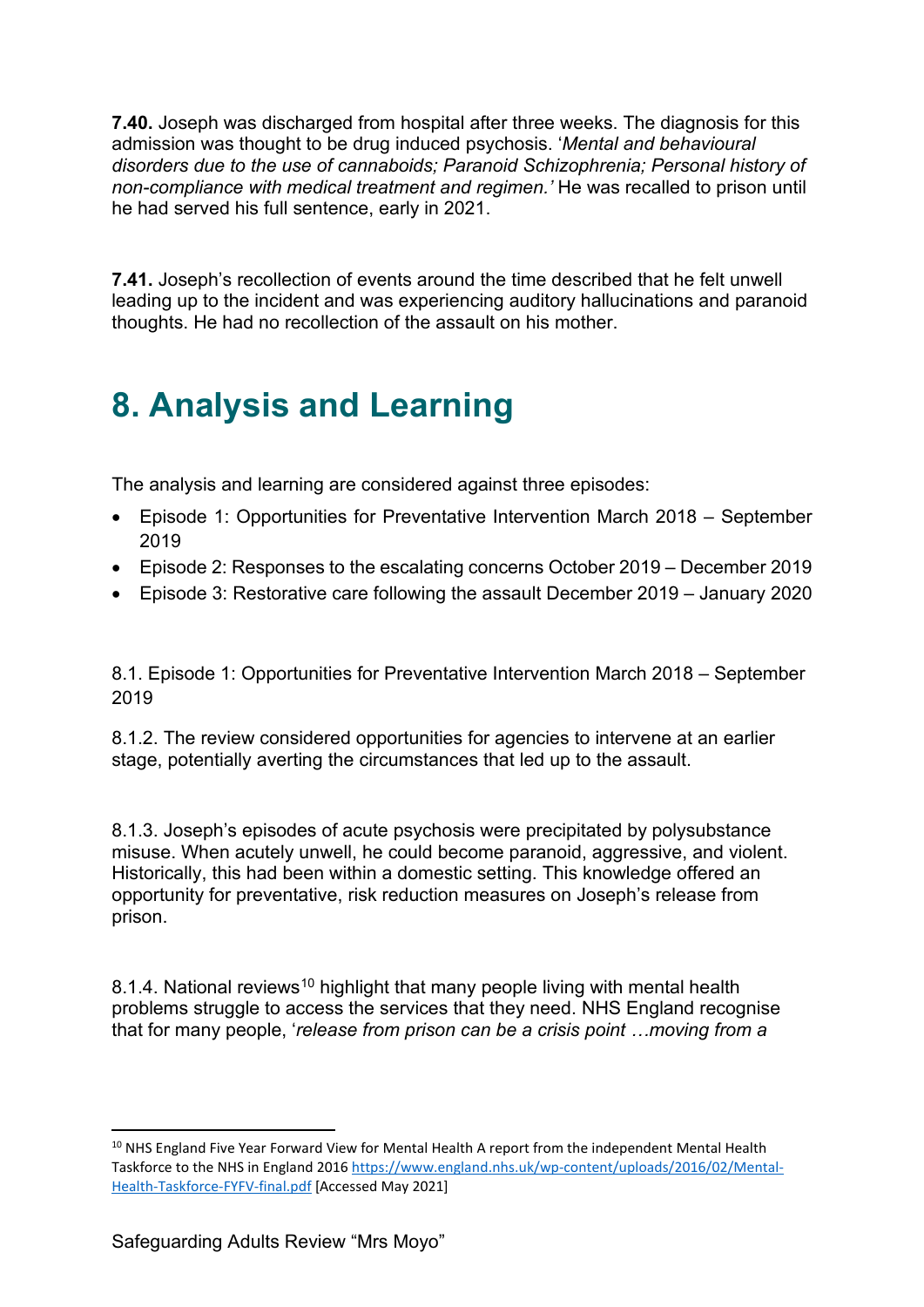*supported and regimented environment to one with little or no support and uncertainties*.' [11](#page-14-0)

8.1.5. Joseph had had a period of mental health stability while in prison. However, on release, he had many psycho-social stress factors. He had no employment, his relationship had ended, he had no recourse to state benefits and was reliant on his mother for accommodation. Historically, release from prison had been a high-risk period for relapse into substances misuse leading to de-stabilisation of his mental health.

8.1.6. NHS England 'Reconnect: Care After Custody'[12](#page-14-1) describes the importance of continuity of care for prisoners on release but that there are often gaps in provision resulting in Health inequalities. The Centre for Mental Health reinforces the need for '*tailored, wrap-around approach that supports a person through the prison gate and into the community'*[13](#page-14-2) with mental health support as an essential element of rehabilitation.

8.1.7. NHS England emphasises the need for coordination between the prison mental health care provider; the Offender Management Unit; the Probation Service; the AMHS and the offender's community GP. While there was some evidence of good practice on Joseph's release, there was also some gaps in provision and a need for communication between the agencies involved.

#### **[Recommendation 1]**

8.1.8. The fact of Joseph not being registered with a GP was a key factor in the events that followed. Primary Care is an essential component to support physical and mental health care. However, NHS England acknowledge a widespread failing in registering offenders with a GP.

8.1.9. Primary Care management of mental health will include:<sup>[14](#page-14-3)</sup>

- Prescribing and monitoring medication
- Monitoring symptoms
- Coordinating across service, liaising with secondary services (including triggering mental health assessments and crisis care)

<span id="page-14-0"></span><sup>11</sup> NHS England Reconnect: Care After Custody [https://www.england.nhs.uk/ltphimenu/wider-social](https://www.england.nhs.uk/ltphimenu/wider-social-impact/reconnect-care-after-custody/)[impact/reconnect-care-after-custody/](https://www.england.nhs.uk/ltphimenu/wider-social-impact/reconnect-care-after-custody/) [Accessed May 2021]

<span id="page-14-1"></span><sup>12</sup> NHS England Reconnect: Care After Custody [https://www.england.nhs.uk/ltphimenu/wider-social](https://www.england.nhs.uk/ltphimenu/wider-social-impact/reconnect-care-after-custody/)[impact/reconnect-care-after-custody/](https://www.england.nhs.uk/ltphimenu/wider-social-impact/reconnect-care-after-custody/) [Accessed May 2021]

<span id="page-14-2"></span><sup>&</sup>lt;sup>13</sup> The Centre for Mental Health From Prison to Work 2018

<span id="page-14-3"></span><https://www.centreformentalhealth.org.uk/publications/prison-work> [Accessed May 2021] <sup>14</sup> NICE Psychosis and schizophrenia: Scenario: Primary care management 2021

<https://cks.nice.org.uk/topics/psychosis-schizophrenia/management/primary-care-management/>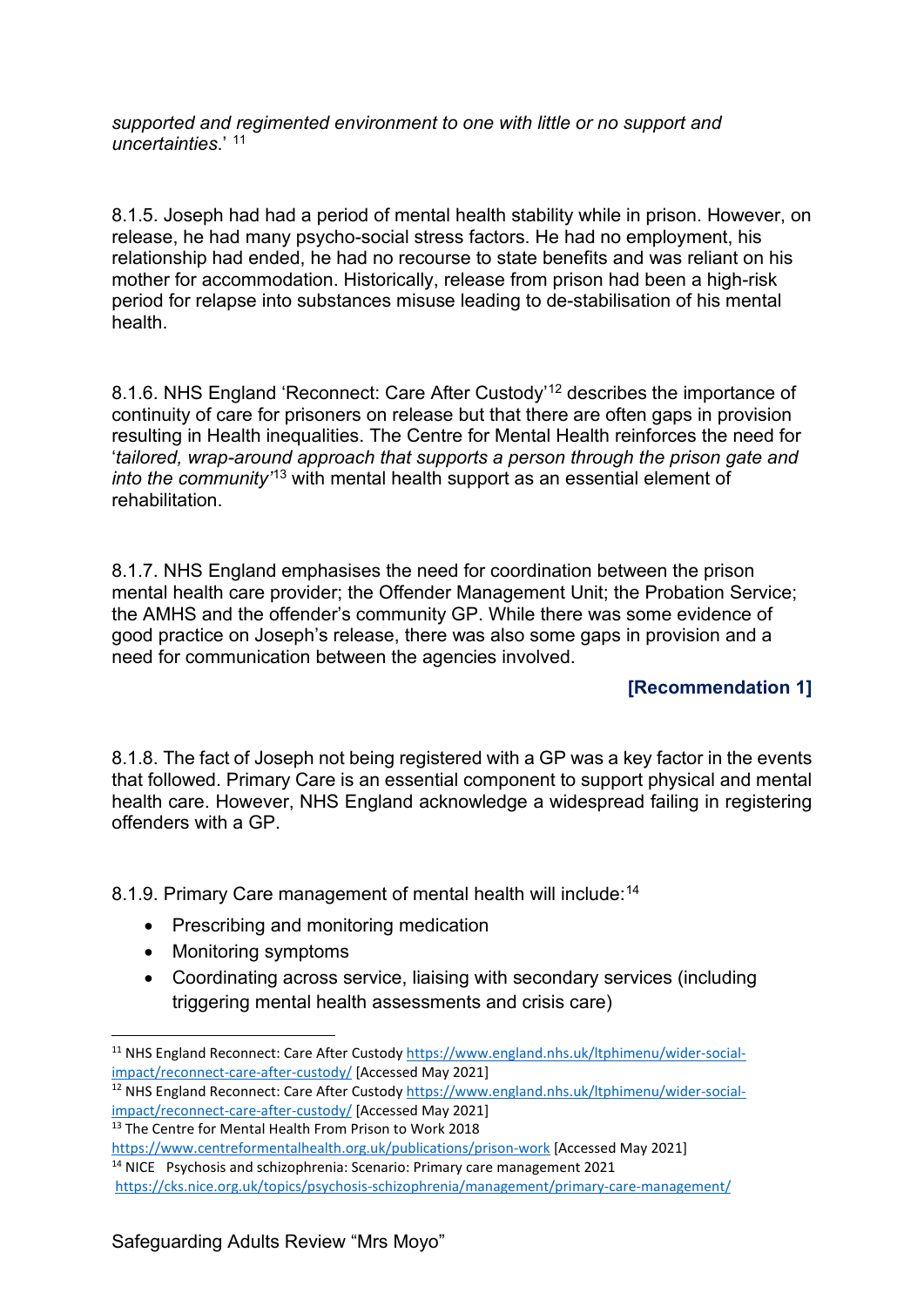- Providing a contact point for family and carers and ensuring they are provided with support.
- Supporting abstinence from substance misuse and referring into specialist services where necessary.
- An annual mental health assessment as proactive mental health care

8.1.10. These were all essential components to help Joseph sustain his mental health, and thereby reduce the risk he posed to others. Joseph, when interviewed for this review reflected that having a GP was important to his mental health.

8.1.11. Joseph had been discharged by his community GP Practice while in prison, with care transferred to prison GP as per standard practice. His resettlement plan was completed by another prison. Joseph informed that Case Worker that he had a community GP although this was not in fact the case. It is not clear whether Joseph believed he was still registered with his GP or that he was being deliberately misleading.

8.1.12. Joseph was provided with psychiatric in-reach by LPT AMHS, in advance of his release. This was good practice. However, this was also a missed opportunity for a multi-agency pre-release plan for Joseph between prison health care, offender management and AMHS. Had this been in place, this would have set the foundation for post release multi-agency work. There would have been a shared understanding of risks and an opportunity to discuss his mental health/substance misuse care needs. This would also have led to a shared knowledge that Joseph was not registered with a GP. Joseph confirmed that he would have been happy for this information to be shared about him between those key agencies. As will be discussed in the following section, this could also have established communication channels from AMHS to the Offender Manager when family began to express concerns.

#### **[Recommendation 1]**

8.1.13. When Joseph was released, this was a further opportunity to establish liaison between Joseph's Offender Manager and AMHS. Joseph had an induction appointment with his Offender Manager. Their records indicated that he was registered with a GP and the Offender Manager did not have cause to question this.

#### **[Recommendation 1]**

8.1.14. The induction pack used by the Offender Manager also noted that he had a care plan, but this was not followed up. The Offender Manager assumed Joseph's mental health was stable and he was in receipt of medication. This assumption was correct at that time but should not have been relied upon. The Offender Manager had no knowledge of Joseph's history of rapid relapse when using substances, nor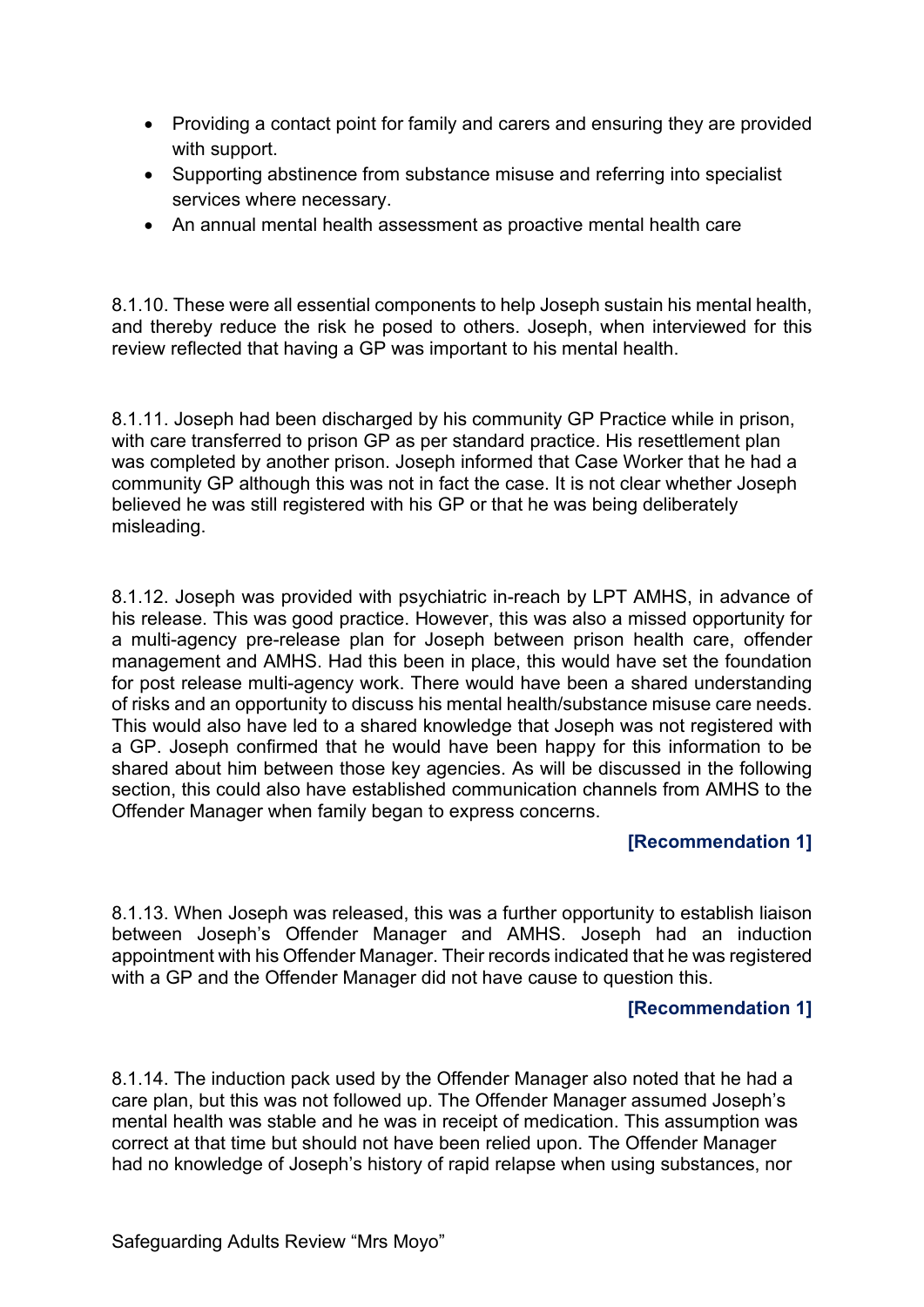of the risk of aggression and violence at that point. AMHS was aware that Probation (CRC) was involved but the Offender Manager had no knowledge of AMHS involvement. There was no liaison by AMHS with the Offender Manager in the 16 month period that both services were involved with Joseph following his release from prison. Joseph confirmed that if asked, he would have given consent for information to be shared between mental health services and offender management. LPT has highlighted learning relating to this.

8.1.15. The minimal levels of contact and enquiry reflected that Probation services had assessed Joseph's risks as low. This was based on the information sourced presentence for his Fast Delivery Sentence report. It had been drawn solely from Joseph's past offences and had limited information about his mental health needs and risk profile.

8.1.16. Probation confirmed that the levels of contact and enforcement by the Offender Manager, were in accordance with sentence management and national standards frameworks. This may be true, but there was a need to seek out corroborating information.

8.1.17. Had the Offender Manager had more information about Joseph's history, particularly his threatening behaviour with a knife, this *may* have resulted in assigning a medium level of risk management in accordance with their definitions of risk i.e., '*there are identifiable indicators of serious harm. The offender has the potential to cause such harm. But they are unlikely to do so unless there is a change in circumstances. For example, failure to take medication, loss of accommodation, relationship breakdown, drug or alcohol misuse*.' [15](#page-16-0)

8.1.18. The review representative from Probation reflected that there had been a lack of professional curiosity over the issue of Joseph's mental health status, and this was compounded by the lack of communication prior to and on release.

8.1.19. AMHS do provide a Court liaison role to provide pertinent information to the Court, however mental health information is not routinely given to Fast Delivery Report authors. It is acknowledged that Fast Delivery Reports are necessarily used as a proportionate means to manage pressures on the criminal justice system. Nonetheless, as this incident demonstrates, vital information can be missed. Joseph, when consulted, agreed that having more background history about mental health needs was important to inform Court reports and release planning.

<span id="page-16-0"></span><sup>&</sup>lt;sup>15</sup> HM Gov: Guidance Risk Assessment of Offender 2019 [https://www.gov.uk/guidance/risk-assessment-of](https://www.gov.uk/guidance/risk-assessment-of-offenders)[offenders](https://www.gov.uk/guidance/risk-assessment-of-offenders) [Accessed may 2021]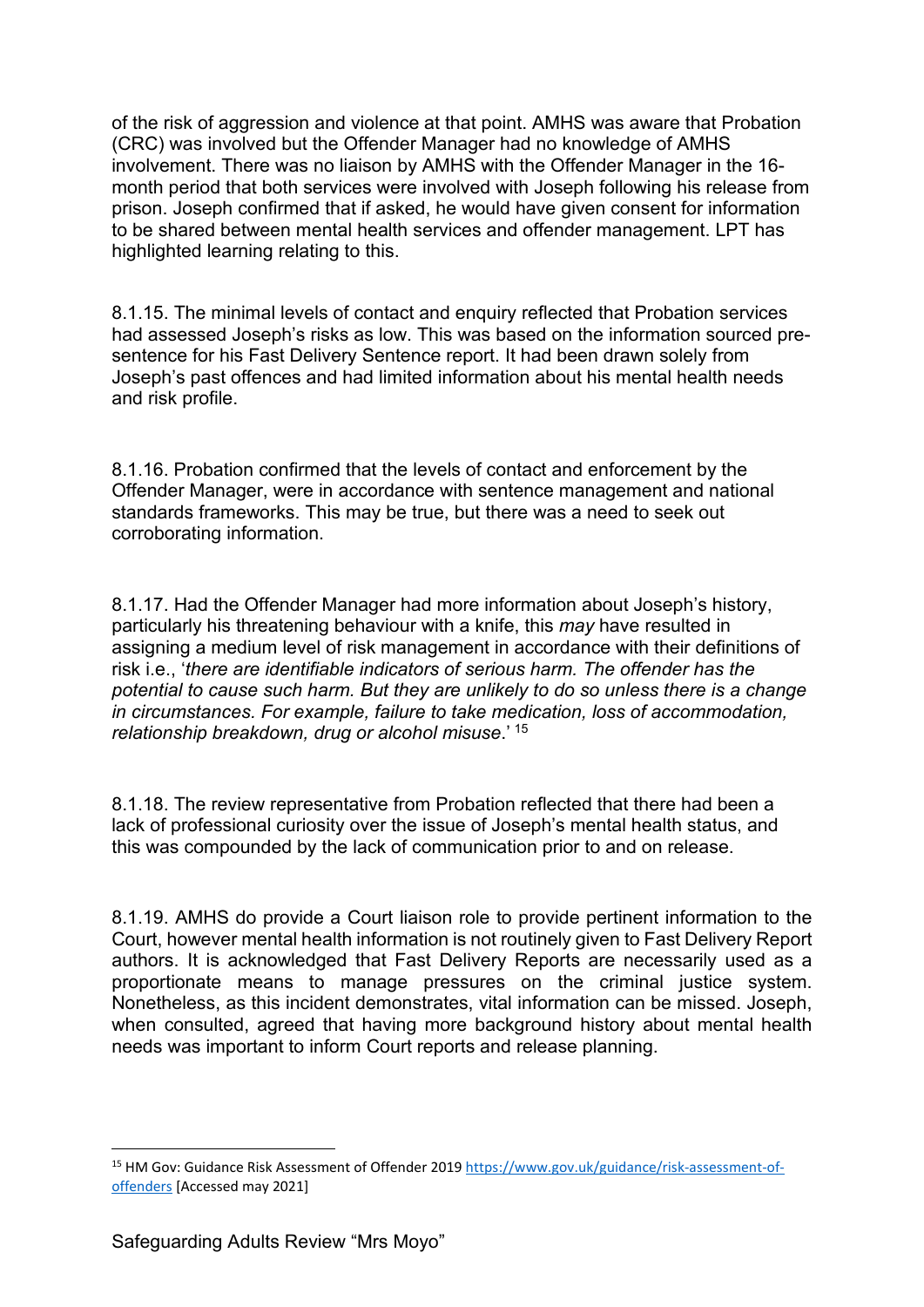8.1.20. Learning from Domestic Homicide Reviews highlights the need for improved recognition and understanding of risk factors. The analysis of risk factors most prevalent in the DHRs found the single largest category was previous violent behaviour (70%), followed by mental health problems (64%). Drug problems were prevalent in 37% of the reviews.'<sup>[16](#page-17-0)</sup> These factors were common to Joseph and presented the combined 'trilogy of risks' that the Safeguarding Children and Adult Boards have been raising awareness of.[17](#page-17-1)

8.1.21. Joseph's mental health history of drug induced psychosis and the risks he presented when unwell was not particularly unusual.[18](#page-17-2) If learning from DHRs is going to make a difference to practice, there is a need for national policy and local practice to use that learning to strengthen information sharing and partnership working between AMHS and Probation.

8.1.22. Leicester's Strategic Offender Management MAPPA Board has a strategic plan for 2021-2022, with an action to improve publicity, pathways and gateways into mental health services. Learning from this review should be used to inform the development of that work, specifically to strengthen partnership working between AMHS and Probation at all stages in the offender's journey: pre-sentence, prerelease, and post-release.

#### **[Recommendation 1**

8.1.23. Learning from this review should also be used to inform national policy and guidance on information sharing and joint work between AMHS and Probation at those junctures on the offender pathway.

#### **[Recommendation 2**

8.1.24. Joseph was supported well on his release by AMHS through a Consultant Psychiatrist and by a CMHN. LPT report that Joseph had had multiple periods of non-engagement and the CMHN and Consultant Psychiatrist made efforts to engage with Joseph and ensure that assessments were completed, and that care and support were provided. The CMHN completed a good risk assessment that included reference to past incidents of violence and aggression.

8.1.25. The CMHN was aware that Joseph had no GP – they had had to arrange prescriptions of his anti-psychotic medication for him. The CMHN had repeatedly encouraged Joseph to register with a GP. There is nothing to suggest that Joseph was not capable of taking responsibility for this. However, when Joseph reported

<span id="page-17-0"></span><sup>&</sup>lt;sup>16</sup> Chantler K, Robbins R, Baker V, Stanley N. Learning from domestic homicide reviews in England and Wales. Health Soc Care Community. 2020;28:485–493.<https://doi.org/10.1111/hsc.12881> [Accessed May 2021] <sup>17</sup> Leicester, Leicestershire and Rutland Safeguarding Children and Adult Boards Trilogy of Risk: Awareness Raising Resource[s https://lrsb.org.uk/trilogy-of-risk](https://lrsb.org.uk/trilogy-of-risk) [Accessed May 2021]

<span id="page-17-2"></span><span id="page-17-1"></span><sup>&</sup>lt;sup>18</sup> University of Manchester National Confidential Inquiry into Suicide and Safety in Mental health Annual report 201[9 https://www.research.manchester.ac.uk/portal/files/162072409/NCISH\\_2019\\_Report.pdf](https://www.research.manchester.ac.uk/portal/files/162072409/NCISH_2019_Report.pdf) [Accessed May 2021]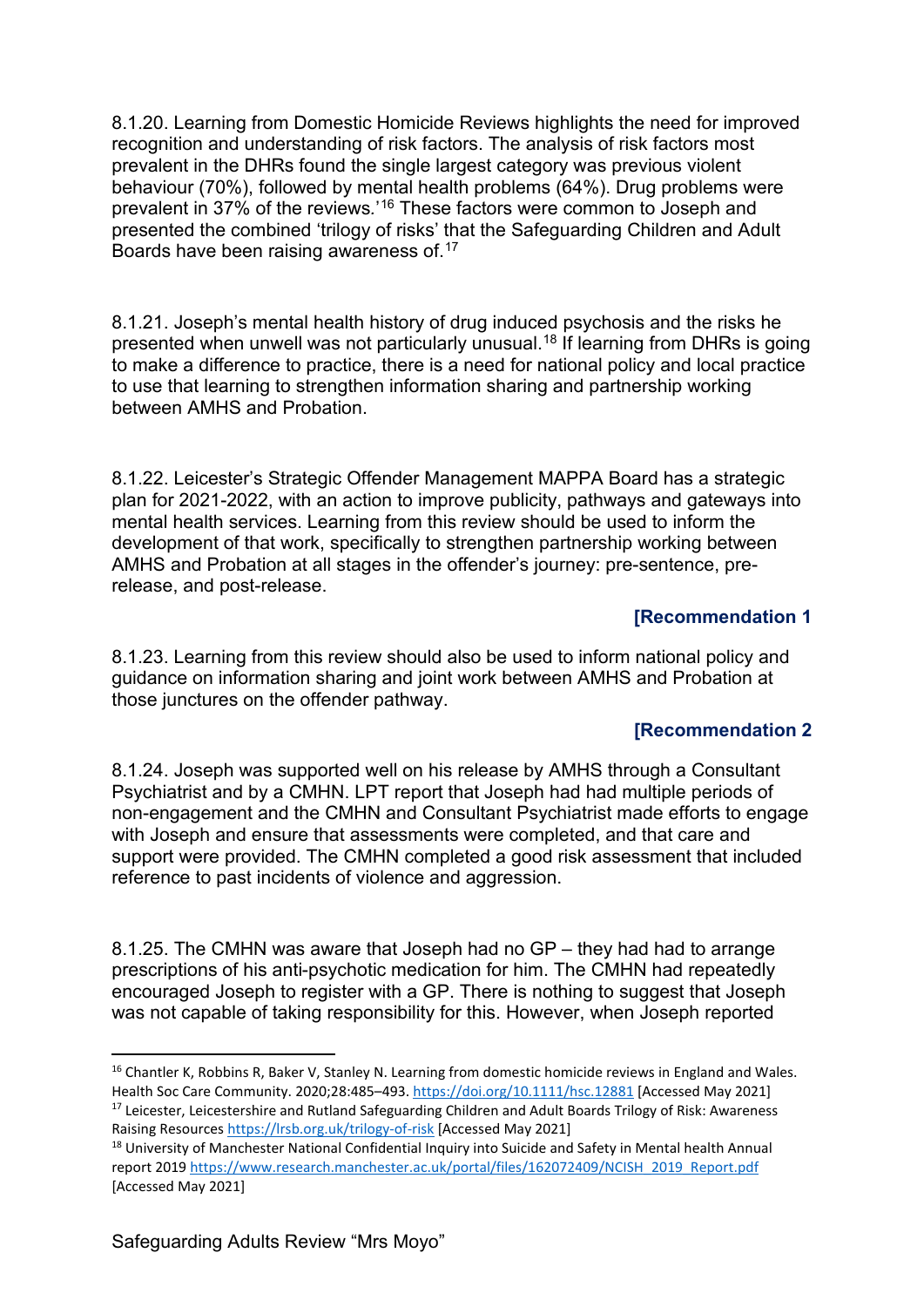difficulties in getting any GP Practice to take him on, it would have been beneficial for AMHS to have supported him in this. He identified having a GP as a key factor that may have made a difference. The CCG representative to this review, has helpfully offered to disseminate information to agencies about the GP registration process.

8.1.26. Given Joseph's stable mental health it was reasonable that the CMHN ended their involvement when this stability was maintained for some months, albeit that he had missed some appointments.

8.1.27. When Mrs Moyo contacted the CMHN four months post closure to ask for help with accessing medication, the CMHN was responsive and arranged for a further prescription. When Joseph told the CMHN that his Offender Manager had found him a GP, the CMHN had no reason to question this. It is now known that it was fabrication that Joseph had had this discussion with his Offender Manager. It was also unlikely that GP Practices had refused to take him on, there being strict criteria regarding this. Mrs Moyo's GP Practice confirmed that he would have been able to register at their Practice.

8.1.28. Had there been communication between AMHS and his Offender Manager, this fabrication may have become known and led to further enquiry about the reasons for his disguised compliance. This in turn could have led to reappraisal of risk.

8.1.29. When the Consultant Psychiatrist also ended their involvement with Joseph six months later in April 2019, the discharge pathway would ordinarily be from AMHS to Primary Care. The Consultant was aware that Joseph was still not registered with a GP. He would not therefore have access to the annual mental health assessment offered to patients by GP's. Joseph had not been seen since the closure eight months earlier by the CMHN, having missed two outpatient appointments. However, the Consultant considered that Joseph had been well at that stage, and that it had been six months since he had last requested a prescription (assuming this meant he had stayed well). A discharge letter to Primary Care was written, as per standard practice, but remained on Joseph's file unsent.

8.1.30. The LPT policy for Did Not Attend<sup>[19](#page-18-0)</sup> (DNA) references the need to consider risk factors and review the patient's risk assessment, documenting the decisionmaking process including where appropriate, consultation with other key professionals, carers and relatives. The policy also references informing the patient's GP and other professionals involved of the outcome.

<span id="page-18-0"></span><sup>19</sup> Leicestershire Partnership NHS Trust, The Management of Attendance/Did Not Attend 2017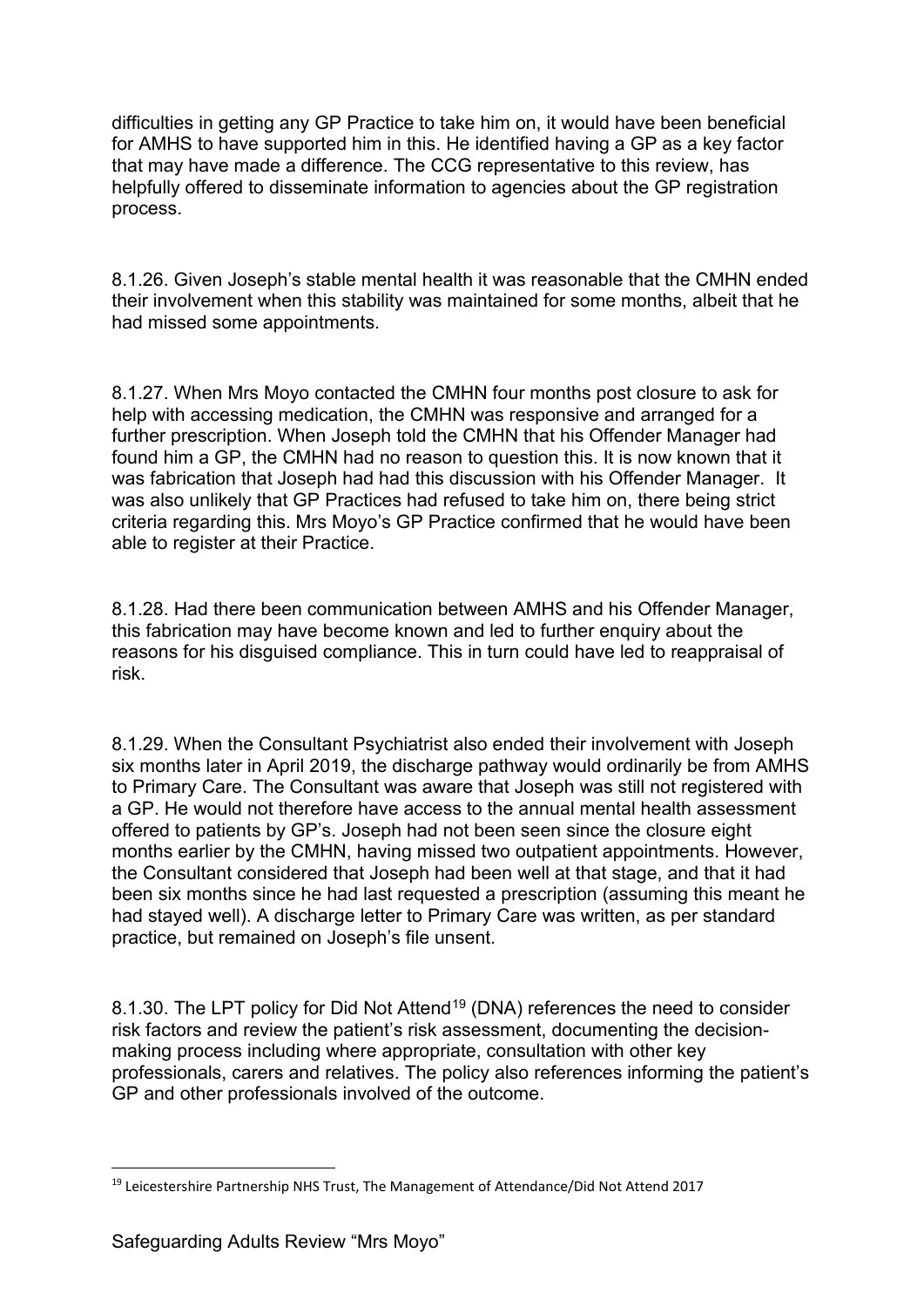8.1.31. In terms of weighing those risk factors, LPT reported that Joseph was not considered to be a risk to others while he was mentally well and stable and there was no indication that he was using illicit substances at point of closure. However, on the other hand, the *nature* of Joseph's illness was of rapid relapse and violence when acutely unwell, he had no GP and was not taking any anti-psychotic medication. It is true he had had medication free periods in the past without any sign of deterioration. Abstinence from illicit substances was the primary protective factor. Nonetheless, anti-psychotic medication was prescribed as a protective factor and had been dis-continued in an unplanned way without review by his Consultant.

8.1.32. Given these circumstances although discharge appeared to be reasonable, there needed to be further consideration of the discharge plan as a step-down from AMHS. It would have been prudent, for AMHS to have sought consent (or considered grounds to share without consent), to notify Joseph's Offender Manager that they were intending closure. This would have enabled the Offender Manager to have a better understanding of Joseph's mental health needs, his risks, and signs of relapse. Joseph confirmed he would have given consent.

8.1.33. LPT need to assure that their policies for Did Not Attend and Discharge, (and application of those policies) take adequate account of circumstances when a patient is not registered with a GP i.e.

- Reasonable attempts are made to support service users to register with a GP.
- Lack of GP registration is factored into risk assessment and,
- Risk assessment is used to inform proportionate communications with other agencies, family and carers, in line with information sharing guidance.

#### **[Recommendation 3**

8.1.34. The review questioned whether 'hidden carers' was also a factor in missed opportunities for early intervention. The agencies involved, confirmed that the nature of the relationship between Mrs Moyo and Joseph was not well understood. Nor was the role of Aaron and Jasmin.

8.1.35. Mrs Moyo and Joseph had some mutual dependence within their relationship: Mrs Moyo was providing Joseph with practical and emotional support in relation to accommodation and his mental health; Joseph was providing Mrs Moyo with some support for domestic tasks. Research highlights that people in a caring role may not recognise themselves as carers but simply see it as part of family life.<sup>[20](#page-19-0)</sup> Carers of people with a stigmatised condition such as substance misuse may also not wish to disclose their situation.[21](#page-19-1)

<span id="page-19-0"></span><sup>20</sup> Social Care Institute for Excellence

<span id="page-19-1"></span>https://www.scie.org.uk/publications/guides/guide09/section1/hidden.asp <sup>21</sup> Manthorpe et Al (2015) Supportive practice with carers of people with substance misuse problems <http://wels.open.ac.uk/research-project/caren/node/2144> [Accessed April 2021]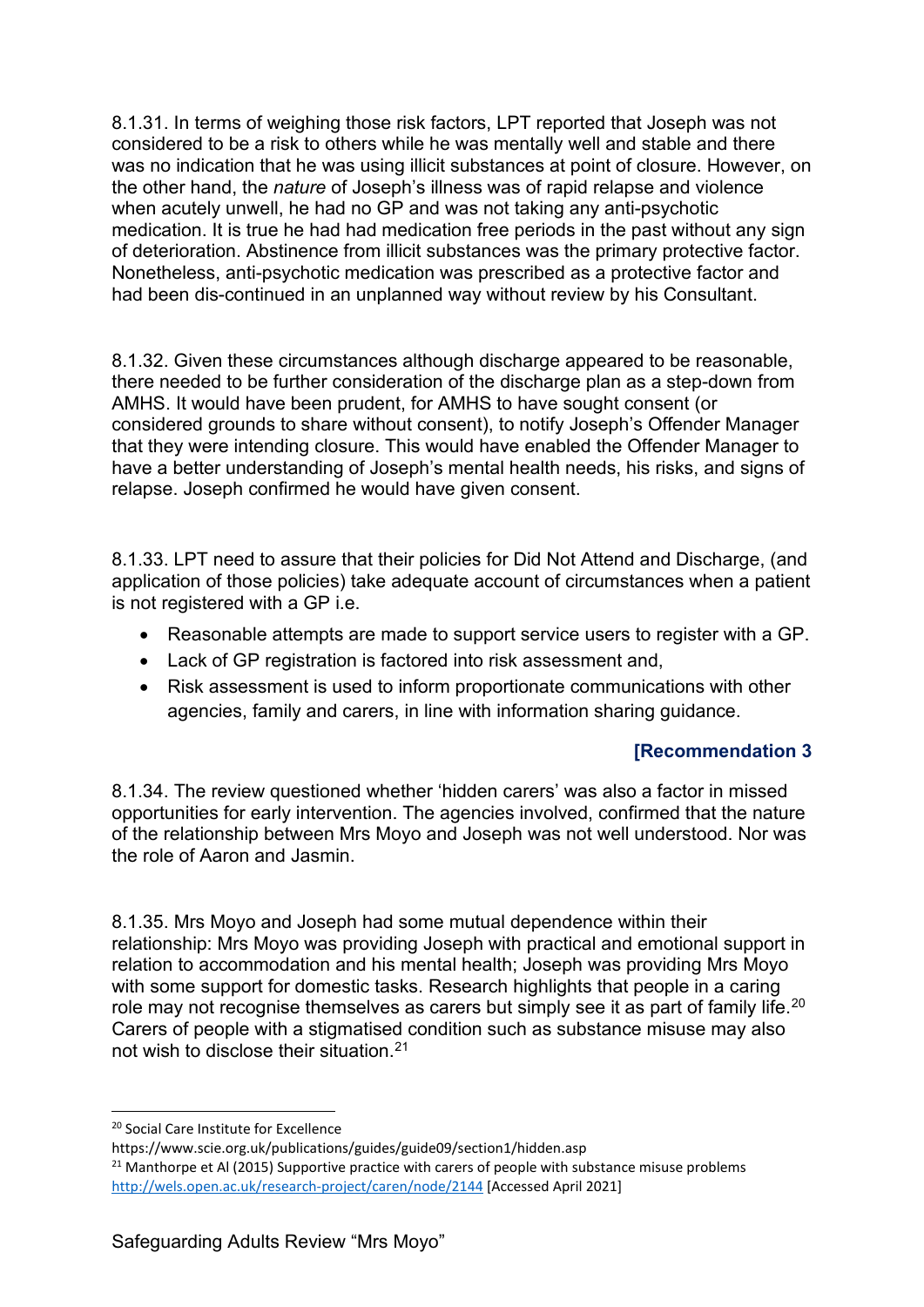8.1.36. It is likely that Mrs Moyo and Joseph's caring roles would not have met the Care Act 2014 thresholds for formal support i.e. requiring conditions of necessity or being unable to achieve their own outcomes due to caring responsibilities.<sup>[22](#page-20-0)</sup> However, the National Institute for Health and Social Care Excellence (NICE) national guideline on psychosis and schizophrenia defines 'carer' in broader terms *'…anyone who has regular close contact with adults with psychosis and schizophrenia, including advocates, friends or family members.'[23](#page-20-1)*

8.1.37. NICE sets standards for support to carers, including written and verbal information in an accessible format about:

- Diagnosis and management of psychosis and schizophrenia
- Positive outcomes and recovery
- Types of support for carers
- Role of teams and services
- Getting help in a crisis.

8.1.38. LPT stated that there was nothing to indicate that Mrs Moyo required support and that Joseph's CMHN felt it may be overly intrusive to explore family dynamics any further. They were also concerned it may have breached Joseph's confidentiality.

8.1.39. These professional judgements can be finely weighed. On the one hand, the home situation appeared calm and supportive. Joseph's mental health was stable, there was no evidence of substance misuse or that Mrs Moyo was at risk from her son at that time. On the other hand, the nature of Joseph's mental illness i.e. rapid relapse and history of aggression and violence, also needed to be taken into account.

8.1.40. The CMHN had done work with Joseph around contingency and relapse planning, with routes back into the service. LPT reported that historically (2014), Joseph had demonstrated awareness of how to access help by attending the emergency department. However, the fact that Joseph *could* access services, does not mean he necessarily *would*. In fact, Joseph's family had played a key role in

<span id="page-20-0"></span> $^{22}$  Social Care Institute for Excellence Eligibility criteria under the Care Act 2014 [https://www.scie.org.uk/care](https://www.scie.org.uk/care-act-2014/assessment-and-eligibility/eligibility/criteria)[act-2014/assessment-and-eligibility/eligibility/criteria](https://www.scie.org.uk/care-act-2014/assessment-and-eligibility/eligibility/criteria) [Accessed April 2021]

<span id="page-20-1"></span><sup>&</sup>lt;sup>23</sup> NICE Psychosis and schizophrenia in adults [https://www.nice.org.uk/guidance/qs80/chapter/quality](https://www.nice.org.uk/guidance/qs80/chapter/quality-statement-8-carer-focused-education-and-support)[statement-8-carer-focused-education-and-support](https://www.nice.org.uk/guidance/qs80/chapter/quality-statement-8-carer-focused-education-and-support) )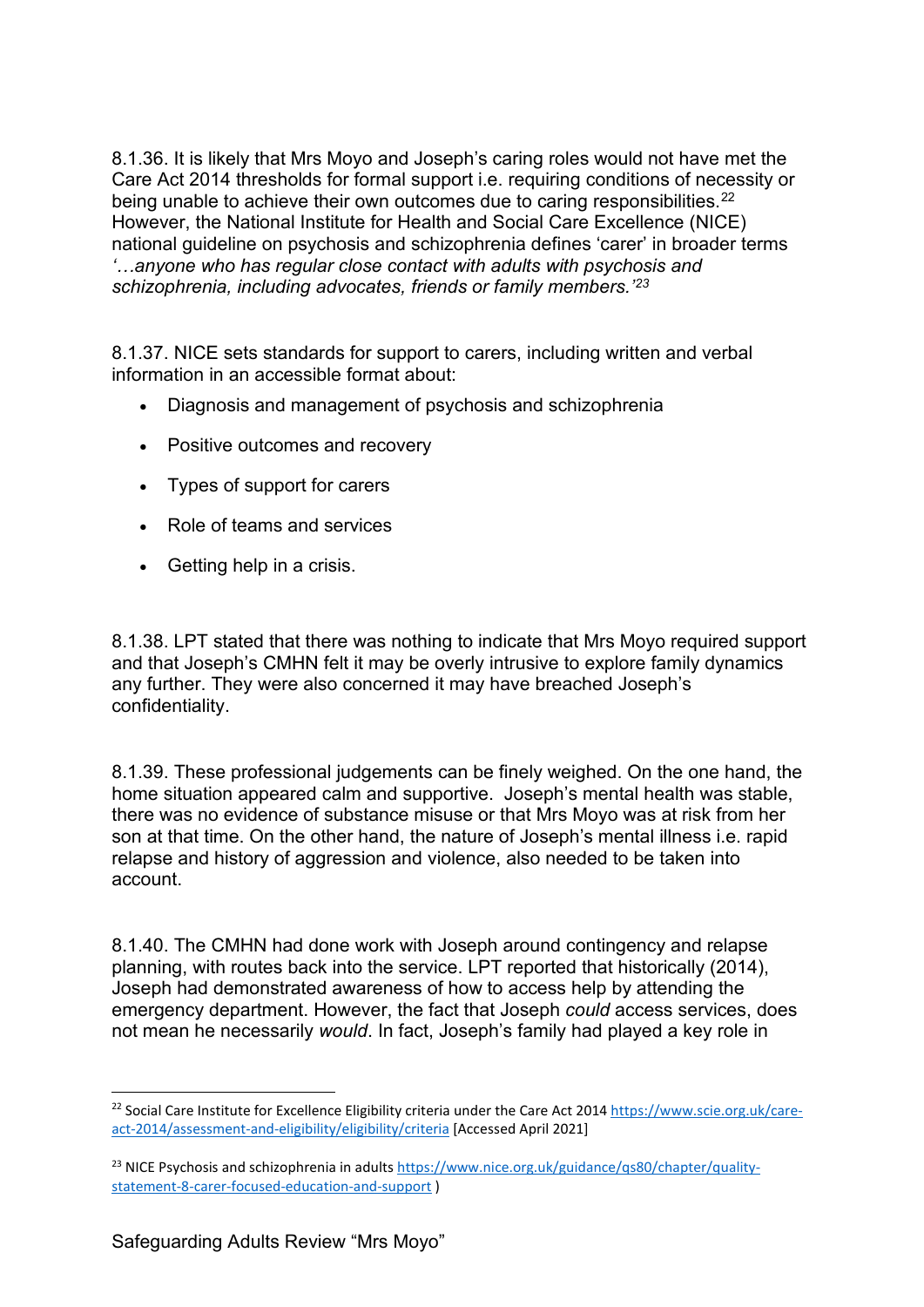identifying previous relapse and alerting services. On both past relapses, police and compulsory measures were needed.

8.1.41. Joseph was not asked whether he would consent for information to be shared with his family. Mrs Moyo was already aware of AMHS involvement and it would not have breached any confidentiality to provide her with contact points or to discuss her understanding of his signs of relapse. When interviewed for this review, Joseph said he would have consented to AMHS speaking with his family, recognising that they may be the first to recognise his signs of relapse. In the event, Mrs Moyo and Jasmin did find ways back to the AMHS – phoning the CMHN and phoning the Consultant's secretary. Nonetheless, this remains a point of learning for LPT in relation to working with family and carers.

8.1.42. At the Learning Event, attendees discussed the importance of understanding definitions of 'carer' and what constitutes 'significant others.' The nature of family and care relationships should be considered by Health, Social Care and Probation services as part of a holistic assessment that identifies assets, protective factors, stress factors and risks.

8.1.43. Mrs Moyo's GP Practice do ask for carer information when patients register. The Practice also periodically ask patients to alert the Practice if they take on a caring role. Posters are also available in the waiting area about carers. This is good practice.

8.1.44. Mrs Moyo had listed her daughter-in-law as carer and there was no record of Joseph living with her. The GP Practice had had limited contact with Mrs Moyo during the scope period and no concerns were expressed or identified. Mrs Moyo's relationship with Joseph was largely unknown.

8.1.45. The Offender Manager was aware that Joseph was living with his mother and that she had ill health but had limited information about their relationship. As no risk had been identified, there was no basis to make more detailed enquiry or carry out a home visit.

8.1.46. The Domiciliary Care Agency had received information from LCC when they were first commissioned to provide care for Mrs Moyo. This stated that Mrs Moyo did not have any responsibilities as a carer. Mrs Moyo had told them that Joseph helped her with meals. LCC had reviewed Mrs Moyo's support package in December 2018. There was no reference to Joseph being in the household.

8.1.47. Reviews must be cautious to avoid hind-sight bias i.e. judging outcomes on information that was not known at that time. It would be dis-proportionate, intrusive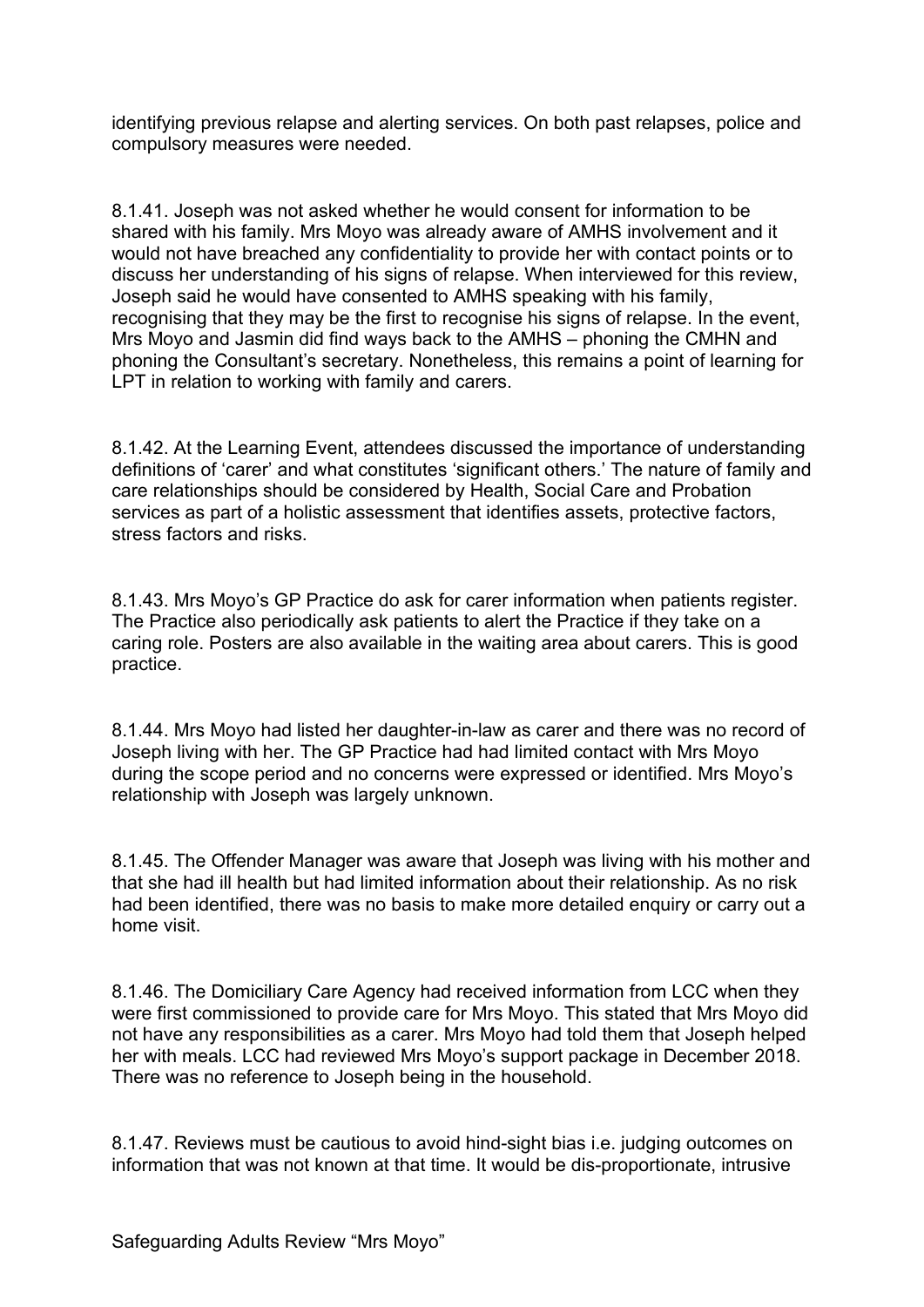and a breach of data protection, for Health and Social Care agencies to gather detailed personal information about others in the household without justifiable and lawful basis e.g. safeguarding concerns.<sup>[24](#page-22-0)</sup> At this stage, there were no safeguarding concerns identified. Nonetheless, when LCC carried out a Mental Health Act assessment in 2014, their report referenced he had been verbally and physically aggressive to Mrs Moyo's carers. LCC was providing home care services to Mrs Moyo at that time. The LCC representative to the review identified a missed opportunity for LCC to have linked their electronic records for Joseph and Mrs Moyo. This could have 'flagged' this incident of Joseph's aggression as a future potential risk. This was important safety information for the Domiciliary Care Agencies' staff. It should also have prompted additional vigilance by LCC in their reviews and provoked further enquiry about Joseph and his relationship with Mrs Moyo.

#### **[Recommendation 5]**

8.1.48. Ultimately, the review concluded that there was no information to indicate Joseph was being aggressive or violent to Mrs Moyo during this period, March 2018 – September 2019, or that agencies missed indicators of abuse. Joseph has also stated this to be the case. There is also nothing to suggest that Joseph or Mrs Moyo needed more specialist or intensive services at that time.

8.1.49. However, the review has identified important factors for earlier intervention that may have made a difference to the events that followed. In summary:

- 1. Importance of a shared understanding across agencies of Joseph's mental health needs; relapse indicators and risk assessment when well and when in relapse
- 2. For agencies to understand the nature of carer roles and 'significant others' and incorporate this into assessments of assets, protective factors, stress factors and risks.
- 3. The need to improve communication between probation and AMHS in working with offenders, pre-sentence, in release planning and post release support and monitoring.
- 4. The importance of GP registration to support step-down from secondary mental health services and to coordinate response to relapse.
- 5. Where a person is not registered with a GP, the need to consider the impact of this within discharge planning and communications with others involved.

8.1.50. The following section considers the impact of these not being in place.

<span id="page-22-0"></span><sup>&</sup>lt;sup>24</sup> Data protection Act 2018<https://www.legislation.gov.uk/ukpga/2018/12/contents/enacted> [Accessed May 2021]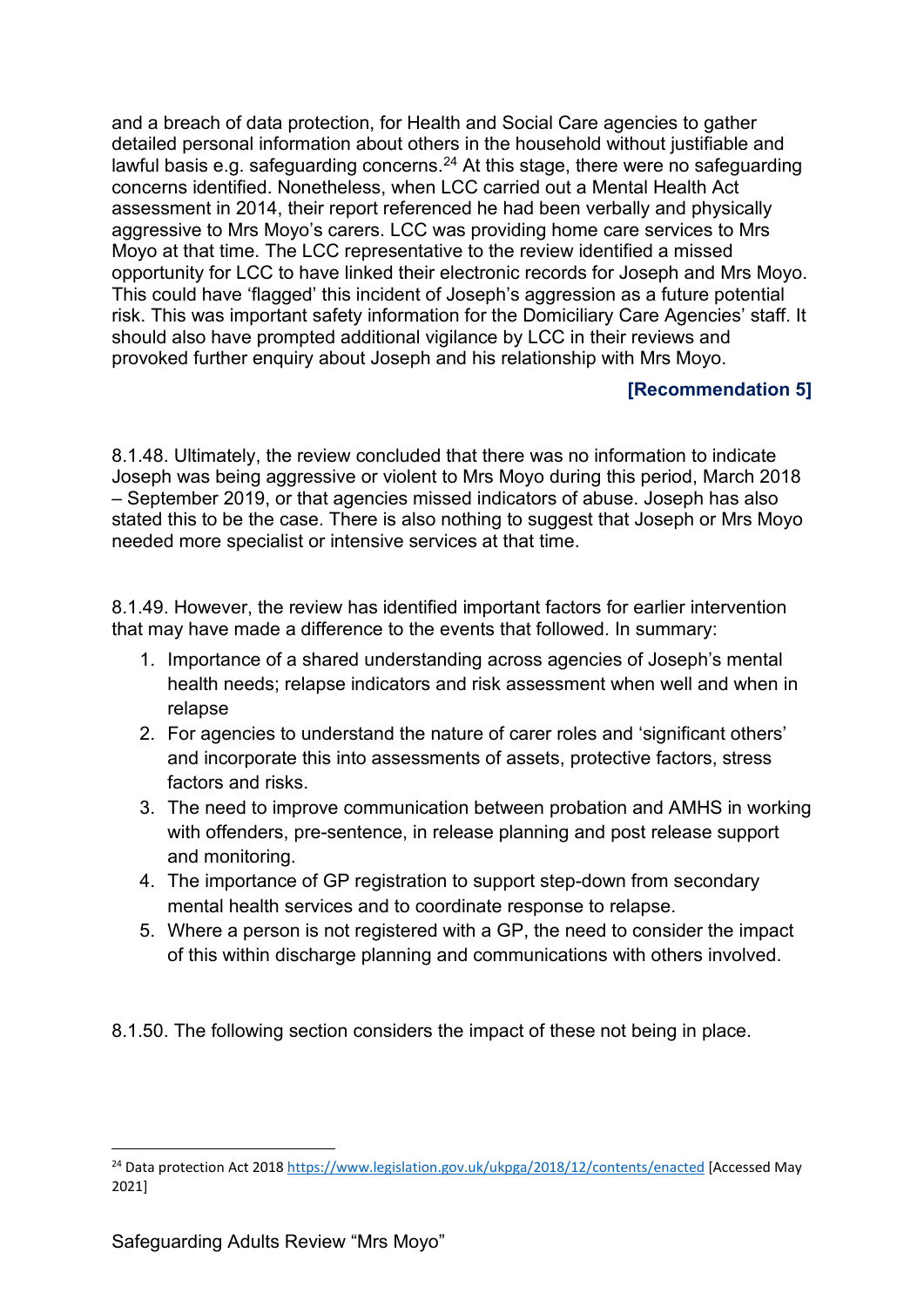8.2. Episode 2: Responses to the escalating concerns October 2019 – December 2019

8.2.1. It is poignant that in the 6-week period leading up to the assault, Mrs Moyo's family phoned agencies on nine occasions to raise concerns about Joseph's mental health, his behaviours, and the safety of Mrs Moyo.

8.2.2. From the family's perspective, Aaron and Jasmin tried repeatedly to access help from different services. They had good knowledge of Joseph's relapse indicators and knew from experience how aggressive he could be when mentally unwell and/or under the influence of substances.

8.2.3. Aaron and Jasmin also knew that Mrs Moyo was scared but was not able to freely express this because of intimidation from Joseph. They tried to convey this to services. When they contacted services, (AMHS, LCC and Probation), they were redirected to emergency services. When they contacted those services and those services phoned or visited Mrs Moyo., she would not disclose what was happening. From the family's perspective, they were going round in circles without getting any resolution.

8.2.4. In reviewing the whole chronology of events, it is now evident that:

- 1. There was a high volume of calls from family within a short period.
- 2. Concerns about Joseph's presentation mirrored features of past relapse.
- 3. There were unexplained inconsistencies: Mrs Moyo's assertions that all was well did not fit with Aaron and Jasmin's recurrent concerns and their description that she was fearful of Joseph.

8.2.5. At the time, this was not known to any single agency. The question for the review was whether there were opportunities for agencies to have seen this picture.

8.2.6. The concept of 'bringing together the jigsaw' is often used in safeguarding. Learning from a national review of SAR's found multi-agency coordination and information-sharing were most prevalent issues raised in the SARs.[25](#page-23-0)

8.2.7. There were pockets of inter-agency communication – between AMHS and police; LCC and AMHS; ambulance service and police. However, without a GP there

<span id="page-23-0"></span><sup>&</sup>lt;sup>25</sup> LGA: National Learning from Safeguarding Adult Reviews (SARs): Analysis of Safeguarding Adult Reviews: April 2017 - March 2019: Michael Preston Shoot et al 2021 [Analysis of Safeguarding Adult Reviews, April 2017](https://www.local.gov.uk/sites/default/files/documents/National%20SAR%20Analysis%20Final%20Report%20WEB.pdf)  [– March 2019 \(local.gov.uk\)](https://www.local.gov.uk/sites/default/files/documents/National%20SAR%20Analysis%20Final%20Report%20WEB.pdf) [Accessed May 2021]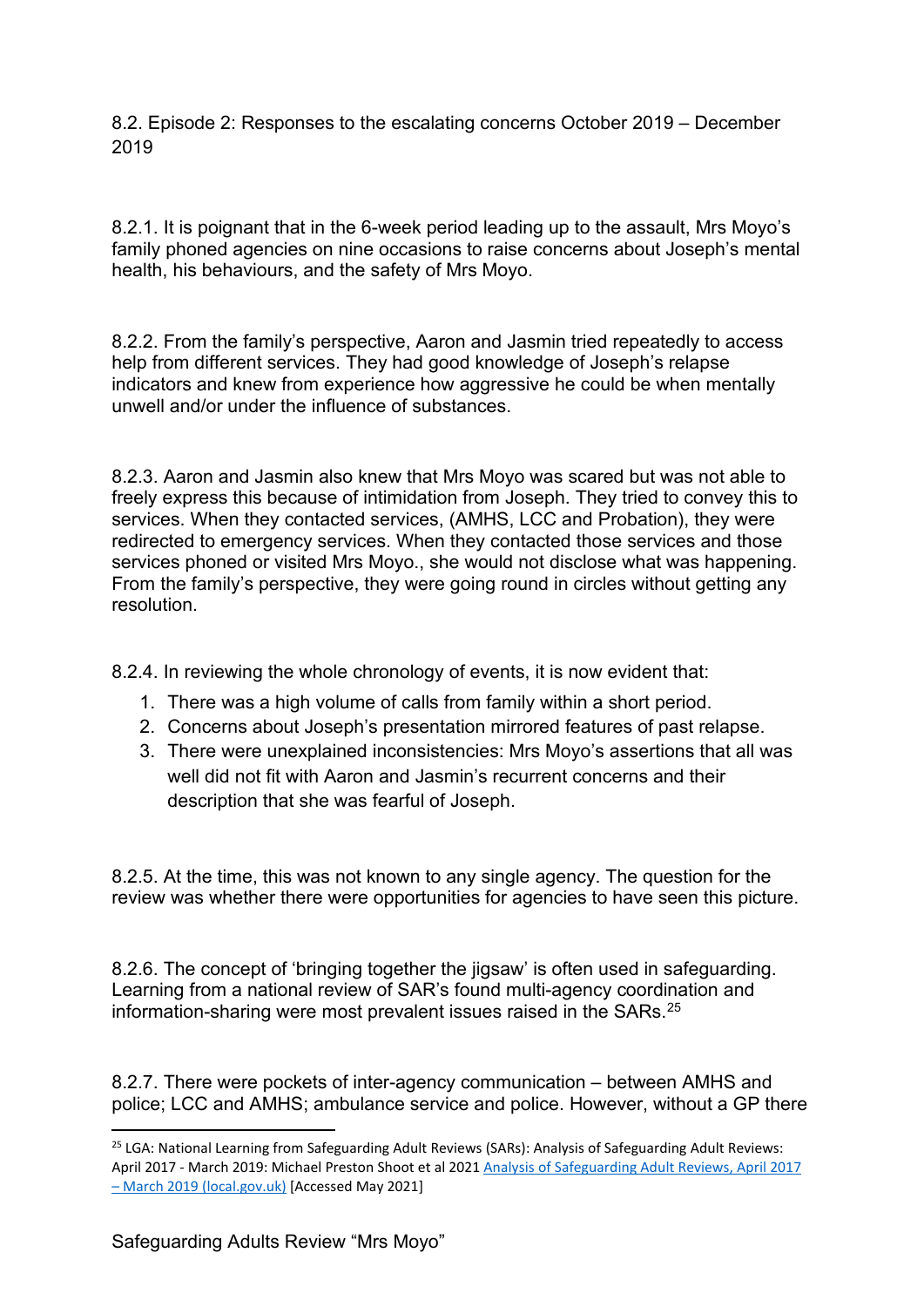was no central coordination point. These pockets of inter-agency communication did not combine to bring together the full picture of concerns.

8.2.8. There was learning for individual agencies. LCC recognised missed opportunities and fundamental omissions in the response by their Contact and Response Team to the two phone calls from Jasmin.

8.2.9. The LCC Contact and Response Team, is staffed with Care Management Officers (CMO) and acts as the front door to Adult Social Care. This includes access to Approved Mental Health Professionals (AMHP). AMHPs have a statutory role to provide assessments under the Mental Health Act, to determine whether compulsory detention for mental health assessment and treatment is necessary.

8.2.10. LCC identified that there had been a blinkered, task led approach by the Contact and Response Team. This got in the way of the CMO using their professional skills in risk assessment. There was also an incorrect application of procedures.

8.2.11. The CMO had focused on taking information to see if a referral for an AMHP assessment should be made. However, the CMO should not be providing a gatekeeping role to the AMHP service. AMHP's have additional specialist training for the role,  $26$  and it is for the AMHP to decide whether an assessment under the Act is required.

8.2.12. The CMO was aware of the rights of the Nearest Relative under section  $13(4)^{27}$  $13(4)^{27}$  $13(4)^{27}$  of the Mental Health Act to request an assessment (with a view to detention into hospital) and the duty on the Local Authority to respond. However, the CMO and team leader's interpretation of this duty was incorrect.

8.2.13. The CMO had advised that Mrs Moyo (as Nearest Relative) had to be the one to make the request. This is incorrect as the request can be made *on behalf* of the Nearest Relative i.e. through Jasmin, and the Local Authority must respond as if it were a direct request from the Nearest Relative. The AMHP would have been under a duty to 'consider the patient's case' and if the decision were not to undertake a formal assessment, to write giving reasons to the referring relative.  $28$ 

<span id="page-24-0"></span><sup>&</sup>lt;sup>26</sup>Health and Care Professions Council: AMHP Criteria [https://www.hcpc-uk.org/standards/standards-relevant](https://www.hcpc-uk.org/standards/standards-relevant-to-education-and-training/amh-criteria/)[to-education-and-training/amh-criteria/](https://www.hcpc-uk.org/standards/standards-relevant-to-education-and-training/amh-criteria/) [Accessed May 2021]

<span id="page-24-1"></span> $27$  Department of Health Mental Health Act 1983 Code of Practice Ch 14

<span id="page-24-2"></span> $28$  Ibid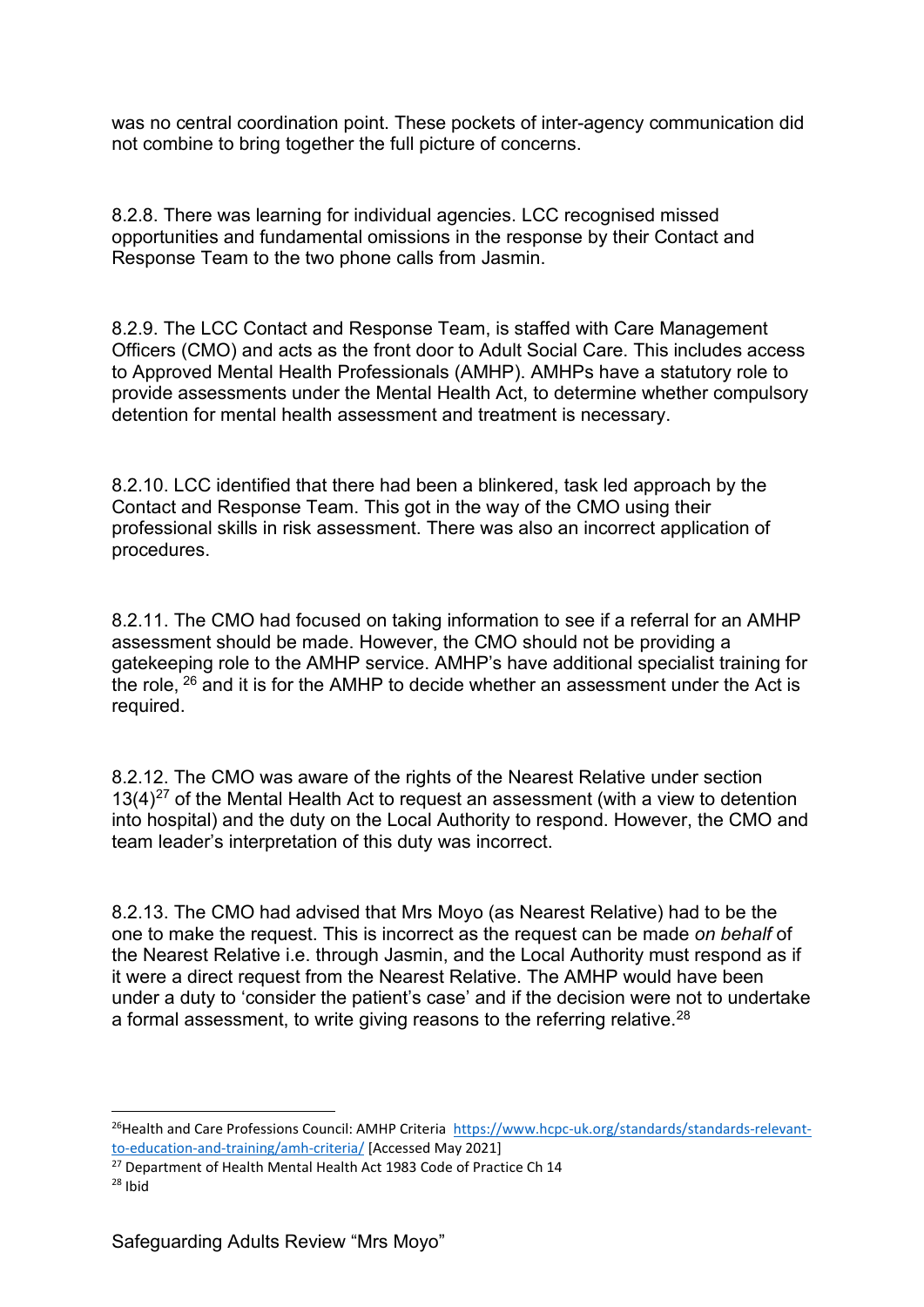8.2.14. LCC Contact and Response Team do have an AMHP Referral Flowchart protocol that sets out the information required. The protocol is to inform the AMHP Manager of the referral so that an AMHP can be assigned to consider the referral.

8.2.15. AMHPs make enquiry into all circumstances of the case. It is likely that this would have uncovered:

- Past Mental Health Act assessments of Joseph, revealing the same pattern of relapse and risk to others within a domestic setting.
- AMHS records documenting his last prison sentence and the CMHN's last risk assessment.
- Identifying that Joseph was on license and had an Offender Manager.
- Mrs Moyo's care and support needs (and consequent additional vulnerabilities) and the involvement of Domiciliary Care agency.
- Absence of a GP to support mental health and access AMHS crisis services.

8.2.16. It is feasible that these enquiries would have led to a different chain of events.

The AMHP may have decided a full Mental Health Act assessment was warranted. It is not possible to say what the outcome of this would have been, but a decision not to detain Joseph would have led to an alternative care plan. Even had the AMHP decided a full Mental Health Act assessment was not required, other agencies contacted within their enquiries, would have been sighted on the concerns at an earlier stage. This gave an opportunity for an agreed contingency plan between the AMHP service, AMHS and Probation. This information would also then be accessible to police (via the Mental Health Car). The AMHP's involvement could also provide a central contact point to collate concerns from family as the situation escalated, triggering further assessment.

8.2.17. Once the LCC CMO made the decision not to refer to the AMHP, it appears they did not consider there was any further role. There was no reference within the record to a risk assessment and no check made to understand Mrs Moyo's vulnerability factors and that she was known to LCC.

8.2.18. The LCC CMO, did try and provide a supportive response, for example, sourcing information about how to access mental health services and phoning back for an update on the home situation. However, LCC identified a lack of safeguarding orientated practice to the clear indicators of concern expressed by family. Their concerns were not explored further to assess the potential for domestic abuse and the need to raise a safeguarding alert. Each contact was viewed episodically.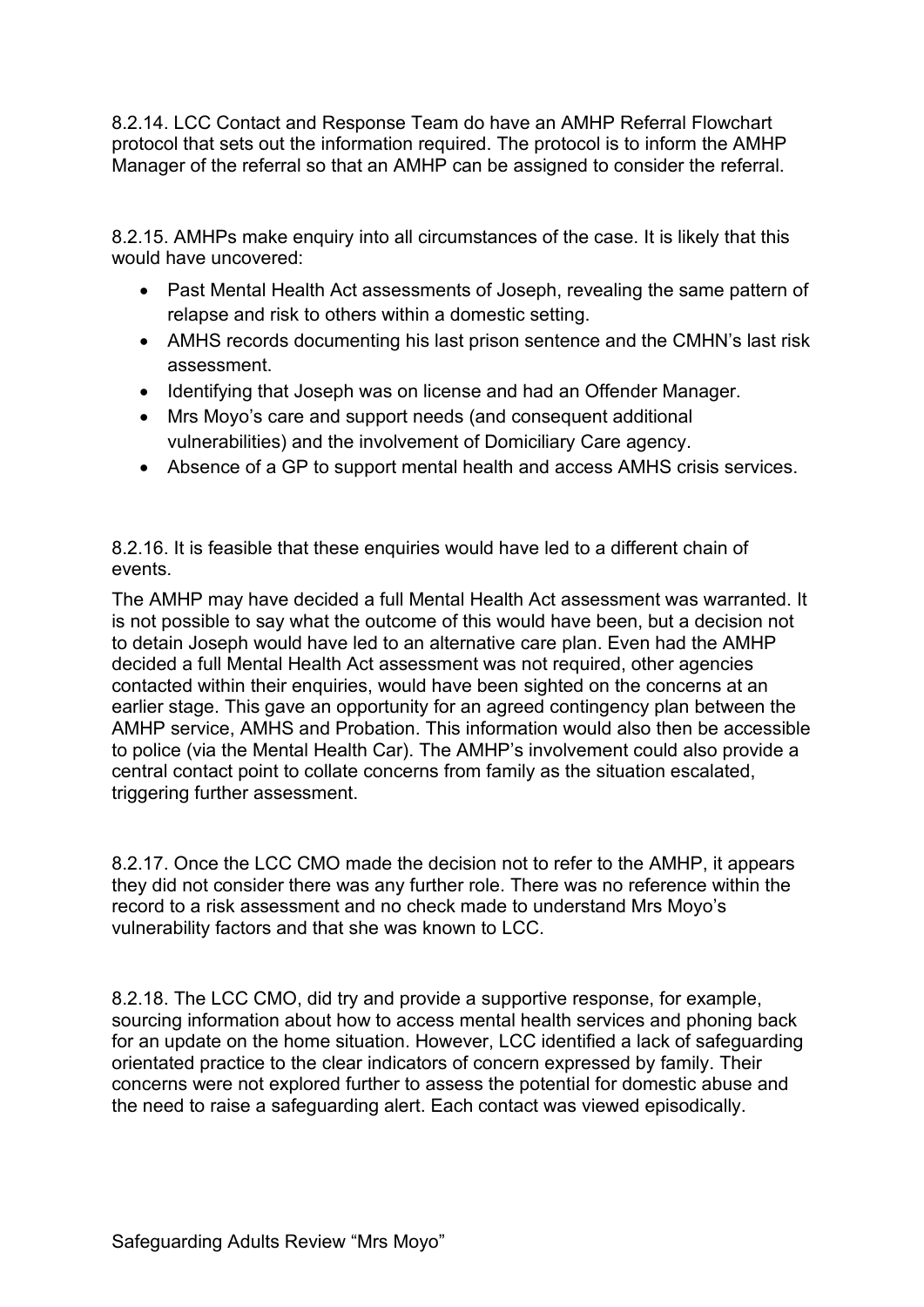8.2.19. Had the matter been considered under the safeguarding arena, this would also have provided the multi-agency mechanism to pull together the information across agencies, revealing the picture of the escalating concerns. This was a missed opportunity for multi-agency safety measures and support.

#### **[Recommendation 5]**

8.2.20. Probation also highlighted that their service should have considered a safeguarding alert when Aaron raised concerns. They did provide advice about immediate safety and arranged a home visit, but Probation reflected the duty Offender Manager could also have asked the police about any call out information and to consider a visit.

8.2.21. Police also reflected the officer should have completed an Adult at Risk, Public Protection Notice for Joseph – this being the mechanism to notify other agencies of concerns. Police did complete a DASH risk assessment form following one of their attendances, in line with guidance for domestic abuse response. At the time, Mrs Moyo asserted that she was 'okay' and happy for Joseph to stay at home.

8.2.22. Attendees at the Learning Event discussed the challenges in responding to Aaron and Jasmin's concerns in the face of denial by Mrs Moyo.

8.2.23 The Care Act statutory guidance requires agencies to safeguard adults in a way that is 'Making Safeguarding Personal.' This means being person-led and outcome focused, enhancing choice and control as well as wellbeing and safety. The guidance also references the need to assess the risk of harm and to be confident that the adult is not being unduly influenced, coerced or intimidated and is aware of all the options. Information sharing between professionals enables them to check the safety and validity of decisions made.<sup>[29](#page-26-0)</sup>

8.2.24 Research into domestic abuse recognises there are many well founded reasons why people at risk of, or experiencing domestic abuse, may chose not to disclose. Some of the reasons cited may have had significance for Mrs Moyo: coercion; fear for future safety; emotional attachment towards the abuser and the hope that their family member will change; feelings of shame or failure; religious or cultural expectations; previous experience and/or fear that the issues and concerns of people from their community will be poorly understood or ignored.<sup>[30](#page-26-1)</sup> There may

<span id="page-26-0"></span><sup>&</sup>lt;sup>29</sup> HM GoverJosephent Statutory guidance Care and support statutory guidance Updated 21 April 2021 [https://www.gov.uk/goverJosephent/publications/care-act-statutory-guidance/care-and-support-statutory](https://www.gov.uk/government/publications/care-act-statutory-guidance/care-and-support-statutory-guidance#safeguarding-1)[guidance#safeguarding-1](https://www.gov.uk/government/publications/care-act-statutory-guidance/care-and-support-statutory-guidance#safeguarding-1) {Accessed May 2021]

<span id="page-26-1"></span><sup>&</sup>lt;sup>30</sup> Local GoverJosephent Association Adult safeguarding and domestic abuse A guide to support practitioners and managers 2015 [https://www.local.gov.uk/sites/default/files/documents/adult-safeguarding-and-do](https://www.local.gov.uk/sites/default/files/documents/adult-safeguarding-and-do-cfe.pdf)[cfe.pdf](https://www.local.gov.uk/sites/default/files/documents/adult-safeguarding-and-do-cfe.pdf) [Accessed May 2021]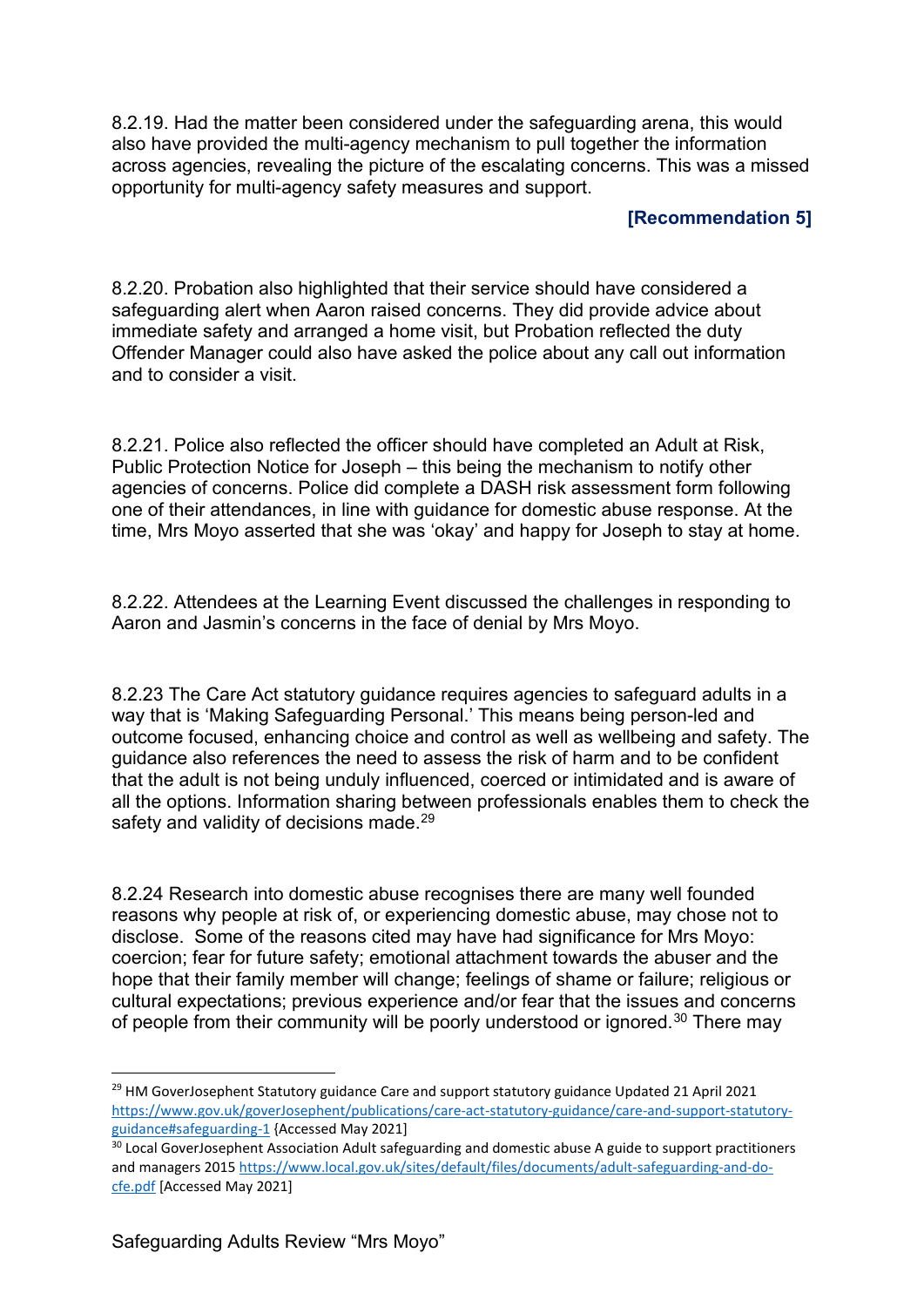have been many complex emotional and psychological reasons as well as practical and social/cultural barriers to Mrs Moyo talking opening to professionals.

8.2.25. Information from agencies suggests Mrs Moyo was an independent person and understandably, was protective of her son. This was maintained even after the assault. LPT observed that it seemed unlikely that Mrs Moyo would answer any direct questioning about domestic abuse truthfully. This may have been true, but there were moments when Mrs Moyo did appear to reach out for help – her confirmation to LCC of Joseph's aggressive behaviour and her 999 call to the police (albeit retracted). It remains beholden on agencies to give opportunities to disclose. Guidance references:

8.2.26. '*Whilst some people will have good and trusting relationships with professionals who can support them to report and deal with domestic abuse, others will not trust agencies to respond effectively or will fear further loss of independence. People with these concerns may need more time to build trust and confidence and require a positive indication that they will be supported before they disclose to professionals*.'[31](#page-27-0)

8.2.27. The LCC representative to the review felt there was a missed opportunity by their service to visit the home to try and establish this relationship and make further enquiry. Joseph asserts that his mother would have been able to talk about any concerns she had.

8.2.28. The guidance also discusses the need to undertake safe enquiry, for example, talking with the person on their own and providing sufficient time to help the person talk about their situation and what they want to happen.

8.2.29. The review identified learning as well as good practice in relation to safe enquiry. When Jasmin contacted NHS 111, she described concerns about Joseph's mental health and that he took the phone from Mrs Moyo if anyone rang her. NHS 111 then phoned Mrs Moyo. DHU Healthcare, who provide the NHS 111 service, reported that due to their limited contact, they were not able to carry out any risk assessment or to consider coercion.

8.2.30. It is not known whether the caller had recognised the indicators of domestic abuse or had considered how to make safe enquiry. NHS 111, being a phone-based service is challenged in how to ensure safe enquiry. However, given the information that was available, the call handler should have considered potential risks and considered making a Safeguarding Adult notification. NHS 111 should also notify the

<span id="page-27-0"></span> $31$  Ibid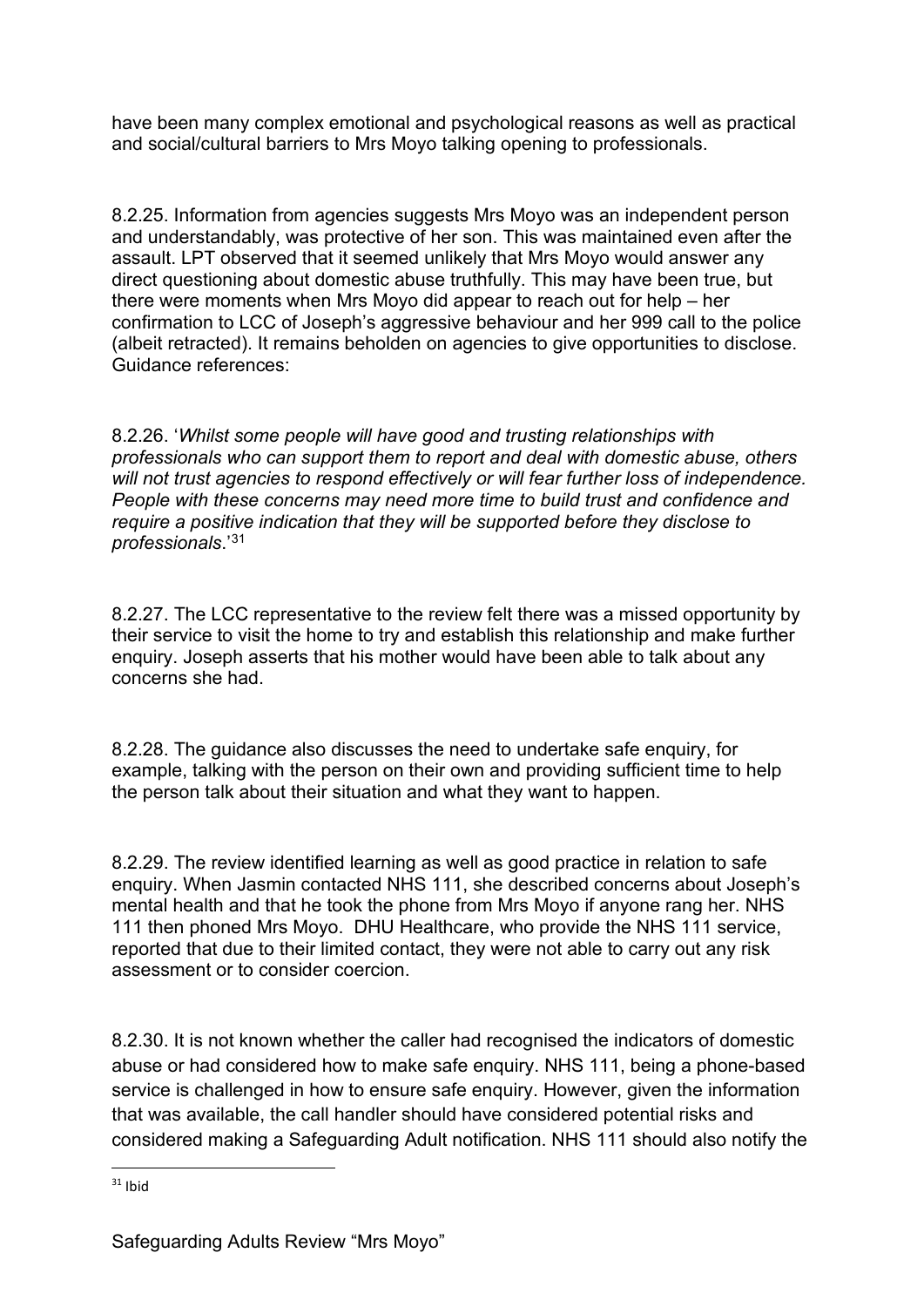patient's GP of any call. DHU Healthcare confirmed that details of all NHS 111 contacts are automatically sent through to the patient's GP within minutes of the call being completed. However, as Joseph was not registered, there was no GP to notify. The call did also entail considering Mrs Moyo's health and safety. However, there is no record that Mrs Moyo's GP Practice was notified of the call and nature of the concern. NHS 111 did however, contact Jasmin and gave advice to contact police if concerned.

8.2.31. DHU Healthcare confirmed that staff receive training on safeguarding. Learning from this review should be used within their training on safeguarding adults and domestic abuse.

#### **[Recommendation 4]**

8.2.32. Responses by police did demonstrate safe enquiry. The initial response was by phone, but they confirmed that Mrs Moyo was on her own. Mrs Moyo reported she was safe and well. As police received further reports of concern, these were linked and resulted in home visit by police. On the first occasion, it is not clear whether, Mrs Moyo was spoken to on her own. Officers did speak with her home carer for corroboration. On their second home visit, officers spoke with Joseph and Mrs Moyo separately and completed a DASH form. This was good practice, albeit expected practice.

8.2.33. As noted, despite this safe enquiry, there may have been multiple barriers to Mrs Moyo sharing what she really thought or disclosing if there had been any further incidents of threatening behaviour or violence. Mrs Moyo has maintained her privacy in relation to the detail of what she experienced in the period leading up to the assault.

#### **[Recommendation 4]**

Episode 3: Restorative Care Following the Assault December 2019 – January 2020

8.3.1. Following the assault, agencies were responsive and demonstrated effective multi-agency practice that was in line with Making Safeguarding Personal.

8.3.2. Police responded quickly and efficiently, protecting Mrs Moyo by arresting Joseph and making a referral to MARAC. Probation initiated recall procedures for Joseph. LCC and AMHS carried out a Mental Health Act assessment and began safeguarding procedures.

8.3.3. UAVA assigned an Independent Domestic Abuse Advisor (IDVA) to support Mrs Moyo and LCC allocated a hospital Social Worker. Those practitioners endeavoured to help Mrs Moyo to talk through her traumatic experience, helping her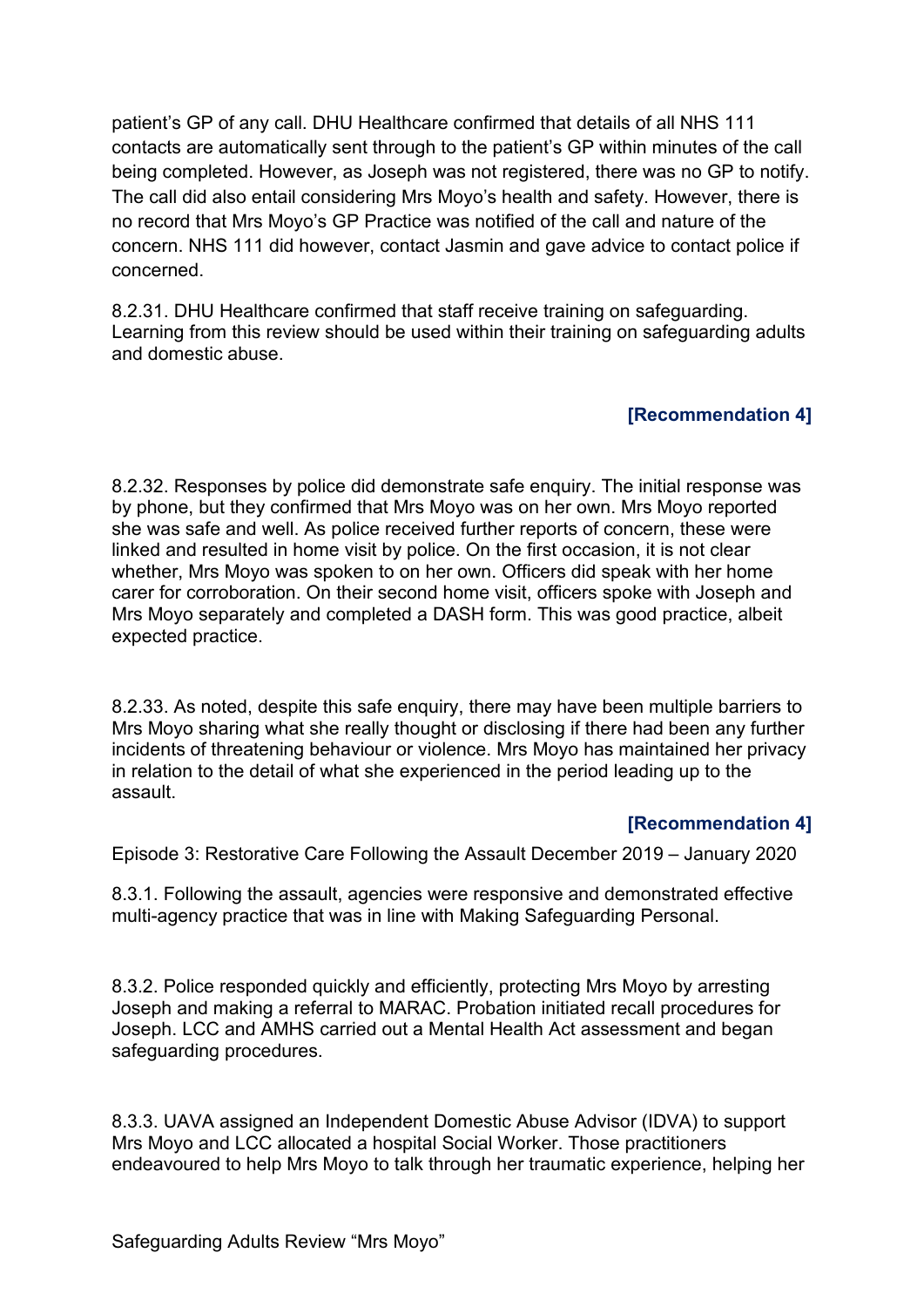work through options for her restorative care. Mrs Moyo's decision not to press charges was respected. LCC developed a Safeguarding Protection Plan, based on Mrs Moyo's wishes to reduce risks in the future. This had agreed actions for UAVA, police and the Social Worker.

8.3.4. Mrs Moyo did not wish any further support. LCC recorded that the Safeguarding Adults alert met the threshold for a Care Act section 42 enquiry<sup>[32](#page-29-1)</sup> but was not progressed. The LCC review representative raised a learning point relating to this. Their view was that the Safeguarding Alert should have proceeded with a section 42 enquiry. They noted that in situations where the risks are high, a safeguarding alert can progress without consent from the adult.

8.3.5. As a Safeguarding Protection Plan had been made, in practice, this appears to have been a matter of recording practices rather than affecting the outcomes for Mrs Moyo. Nonetheless, accurate recording of safeguarding activity is important in collating a chronology of concerns for future responses to the person, as well as providing reliable data for the Local Authority reporting on their statutory duty and for the Safeguarding Adult Board.<sup>[33](#page-29-2)</sup>

## <span id="page-29-0"></span>**9. What has changed**

9.1. There have been some national and local changes that are relevant to the learning, that have taken place since the incident of assault to Mrs Moyo.

9.2. Nationally, there has been work by the National Offender Management Service and the NHS to improve support and monitoring of offenders on release. The 'Through the Gate' programme aimed to produce a plan for the offender's resettlement, prior to their release, including a requirement to ensure the person was registered with a GP before they leave prison. NHS Digital has also introduced a Health and Justice Information Service<sup>[34](#page-29-3)</sup> and NHS England has also documented a process for the prison healthcare service provider to register the offender with a  $GP<sup>35</sup>$  $GP<sup>35</sup>$  $GP<sup>35</sup>$ 

<span id="page-29-1"></span> $32$  Care Act 2014 section 42 Duty on the Local Authority to make a safeguarding adult enquiry subject to specific criteria https://www.legislation.gov.uk/ukpga/2014/23/section/42/enacted

<span id="page-29-2"></span><sup>&</sup>lt;sup>33</sup> Local GoverJosephent Association Making decisions on the duty to carry out Safeguarding Adults enquiries Suggested framework to support practice, reporting and recording 2018

<span id="page-29-3"></span><sup>&</sup>lt;sup>34</sup>NHS Digital Health and Justice Information Servic[e https://digital.nhs.uk/services/health-and-justice](https://digital.nhs.uk/services/health-and-justice-information-services)information-services<br><sup>35</sup> NHS England Process for registering patients prior to their release from the secure residential estate 2020

<span id="page-29-4"></span><https://www.england.nhs.uk/publication/process-for-registering-patients-prior-to-their-release-from-prison/> [Accessed May 2021]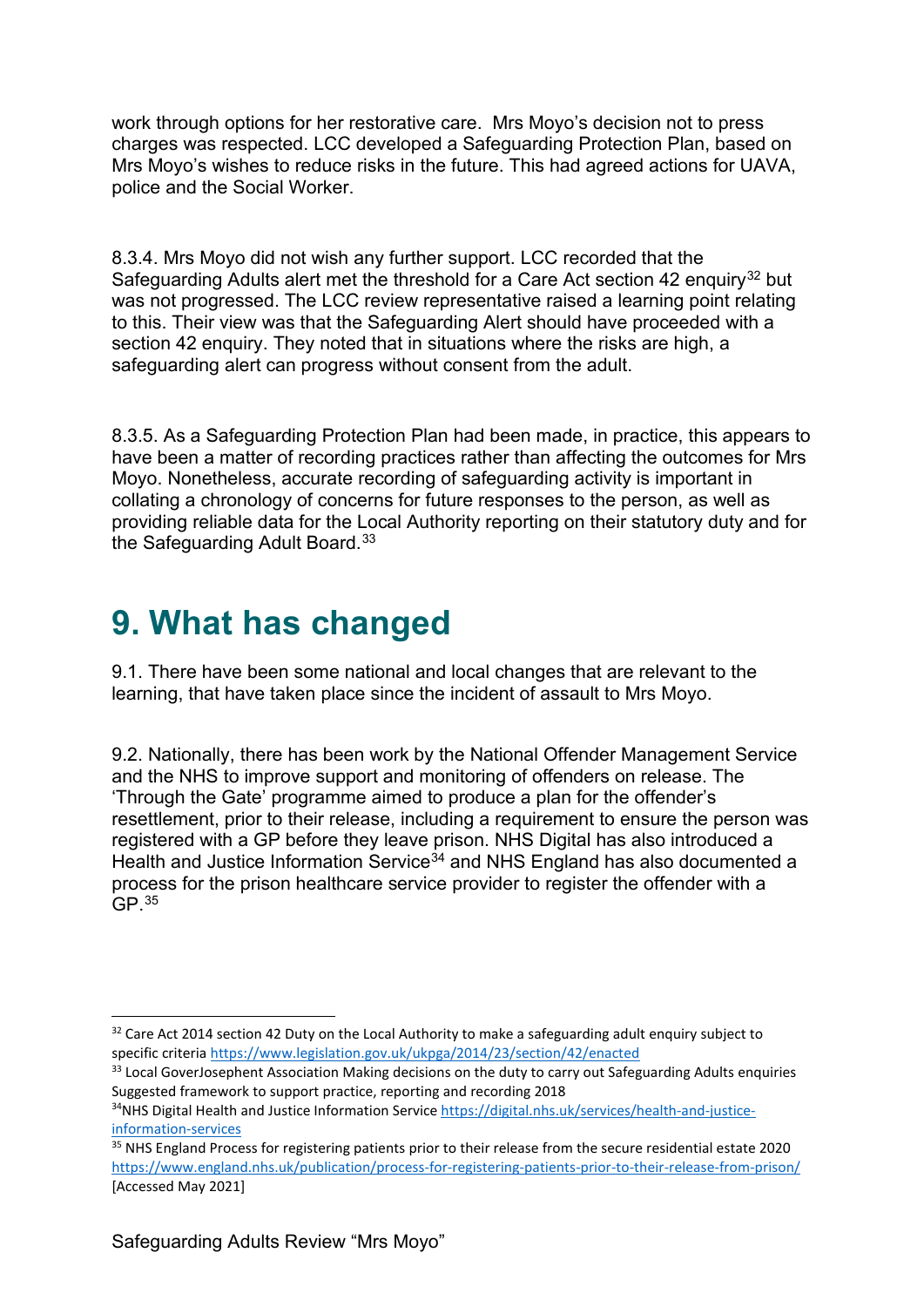9.3. There have been radical reforms within probation service as a result of the Governments probation reunification programme.[36](#page-30-1) The 'Through The Gate' programme has been disbanded. However, probation practitioners will work in both HM Prisons and in community settings which should aide continuity of care plans and the flow of information. The Strategic Offender Management MAPPA Board is working to improve partnership working between probation and mental health services. Learning from this review will be helpful to inform these developments and improve communication and coordination of care between AMHS and Offender Management.

#### **[Recommendation 1]**

9.4. Locally, since March 2020, the Adult Safeguarding Hub has been reviewing DASH Public Protection Notifications from the police so that these lead to safeguarding adult and/or domestic abuse referrals where appropriate.

9.5. LCC is also proposing strengthening processes and training for staff within their Contact and Response team so that staff are more risk aware on receiving AMHP requests, especially with regards to carers. Staff will be encouraged to make enquiries about anyone in the household with care and support needs and all referrals will go to the AMHP service for their decision on further actions required.

9.6. Since 2020, LPT has opened a Crisis Mental Health Hub at the Mental Health Unit where people and their families can self-refer for urgent mental health support to a central access point by telephone. Calls are triaged, and if a face-to-face assessment is required, this can be provided at the Mental Health Hub. This service can be used by patients who are not registered with a GP.

9.7. LPT has also proposed adding a standard question to all LPT assessments where carers are involved, enquiring how they are coping and whether they need more support. If the adult has declined to consent to the carer's involvement and where risks are present, practitioners will be directed to the LPT Safeguarding Team for advice. LPT also proposed adding a question into the assessment documentation used by all their services, regarding whether people have experienced abuse, either historically or currently.

## <span id="page-30-0"></span>**10. Conclusions**

10.1 This review arose following a serious assault to Mrs Moyo by her son. The review has considered whether there were earlier opportunities for preventative, risk reduction measures by agencies involved. The review also considered the

<span id="page-30-1"></span><sup>&</sup>lt;sup>36</sup> HM Gov. Strengthening probation, building confidenc[e https://www.gov.uk/guidance/strengthening](https://www.gov.uk/guidance/strengthening-probation-building-confidence)[probation-building-confidence](https://www.gov.uk/guidance/strengthening-probation-building-confidence) [Accessed June 2021]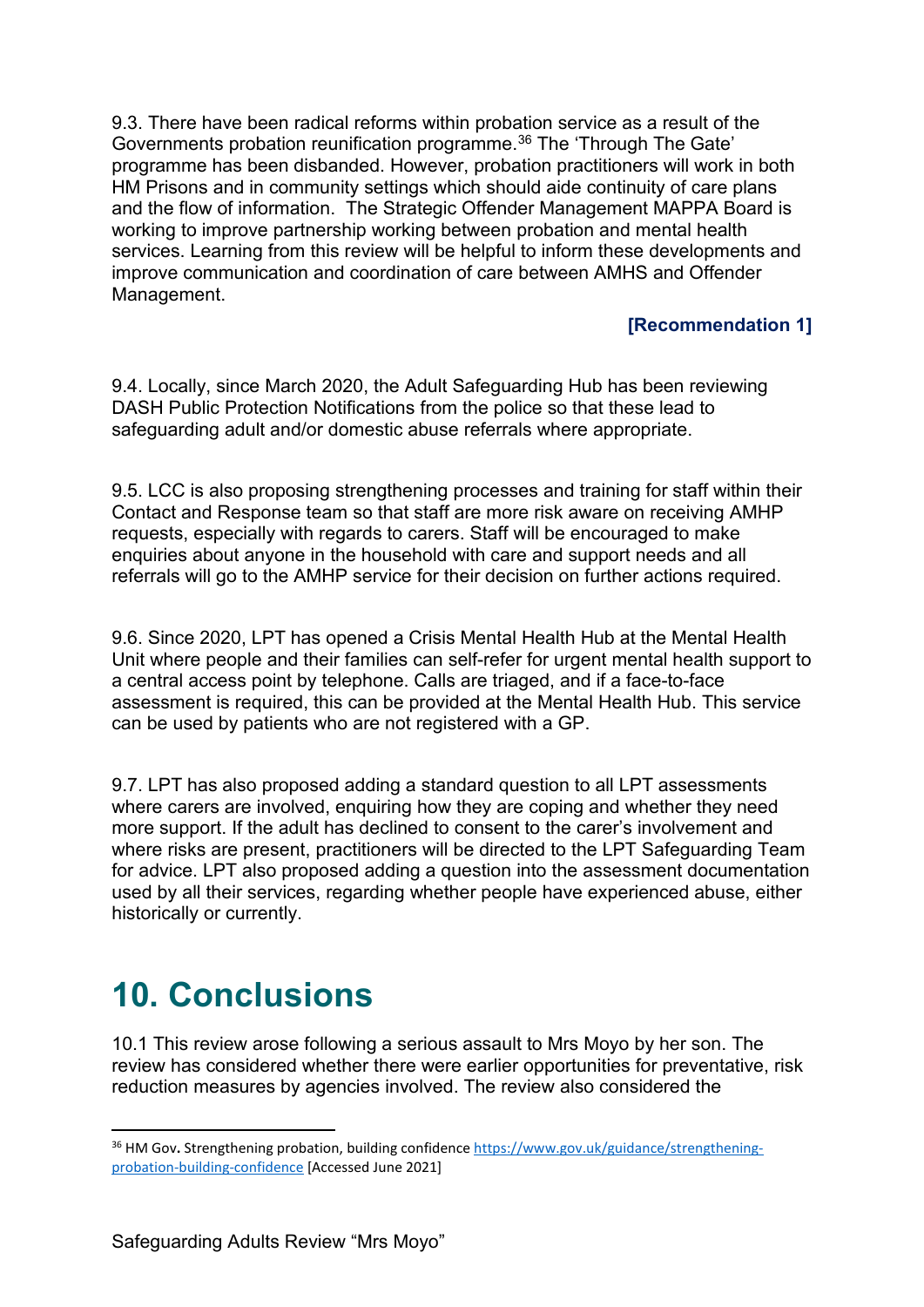responsiveness of agencies to the family's mounting concerns. In both these aspects, there were elements of good practice but also learning for agencies.

10.2 There were missed opportunities for agencies to collaborate at an earlier stage. Although there were no concerns of domestic abuse at that time, this would have developed a fuller understanding of risks and vulnerabilities and established key components of care. Registration with a GP was an important element of this. Had these foundations been in place, it would have provided a contact point for family concerns and aided communication between agencies.

10.3 There were some effective responses by individual agencies to the concerns raised by the family. However, the family's concerns should have triggered consideration of a Mental Health Act assessment and a Safeguarding Adult Enquiry. Had these assessments taken place, this would have revealed an escalating picture and the opportunity to agree safety measures.

10.4 Ultimately, it is not possible to say whether agencies could have prevented the assault to Mrs Moyo. The review recognised the multiple barriers that people may face in disclosing domestic abuse, many of which may have been faced by Mrs Moyo. Agencies have a responsibility to work together to try and reduce those barriers, supporting the adult to reduce risks of harm.

10.5 The recommendations aim to address these learning points from the review.

# <span id="page-31-0"></span>**11. Recommendations**

**Recommendation 1: Procedural Development, Monitoring and Review**

11.1. Leicester's Strategic Offender Management MAPPA Board should use learning from this review to inform their strategic plan for 2021-2022, specifically, the action to improve publicity, pathways and gateways into mental health services.

11.2. The Strategic Offender Management MAPPA Board should seek to develop mechanisms to strengthen partnership working between AMHS and Probation pre-sentence, pre-release, and post-release. This Board should also seek assurance on the quality of the release plans and that registration with a community GP is a component within the release plan.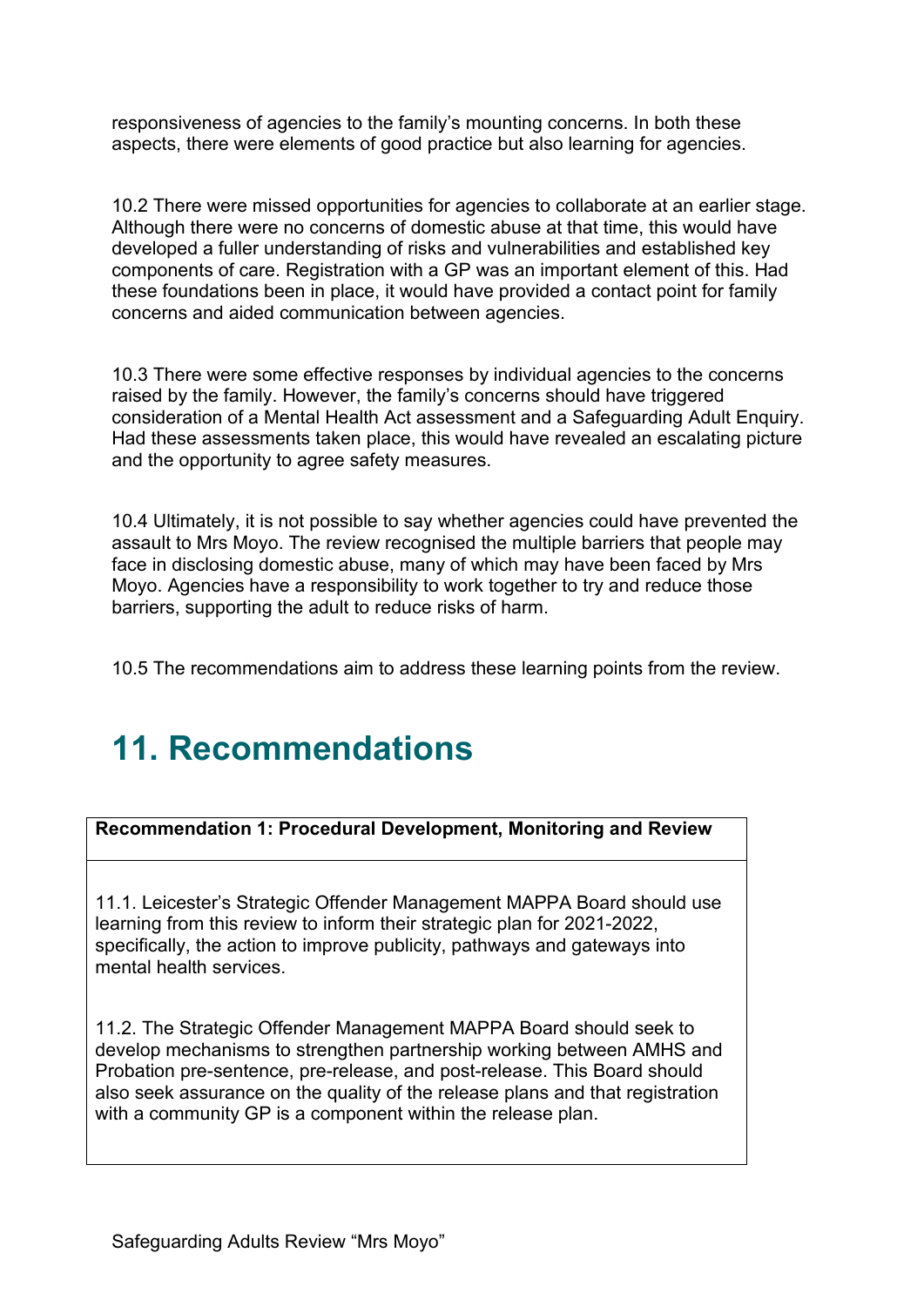#### **Recommendation 2: Procedural Development, Monitoring and Review**

11.3 Learning from this review should be shared with the relevant Ministry of Justice and Home Office departments (Her Majesty's Prison and Probation Service and Domestic Abuse). The learning should be used to influence national policy and guidance on the need for information sharing and joint work between AMHS and Probation at key junctures in the offender pathway: pre-sentence (including Fast Delivery Reports), pre-release, and post-release.

#### **Recommendation 3: Procedural Development**

11.4. LPT need to assure that their policies (and application of those policies) for Did Not Attend and Discharge, take adequate account of circumstances when a patient is not registered with a GP i.e.

- Reasonable attempts are made to support service users to register with a GP.
- Lack of GP registration is factored into risk assessment and,
- Risk assessment is used to inform proportionate communications with other agencies, family and carers, in line with information sharing guidance.

11.5. It is important that all agencies play a role in encouraging people to register with a GP. The contribution of the Leicester City CCG in providing guidance and raising awareness of access routes to register with GPs, will assist in this.

#### **Recommendation 4: Staff Support**

11.6. LCSAB and its constituent agencies, should use learning from this SAR to inform training and supervision, in relation to safeguarding and domestic abuse:

- i) Reinforcing the value of multi-agency collaboration
- ii) Recognition of carers and significant others within assessments, including consideration of assets, protective factors, stress factors and risks.
- iii) Fundamentals of a robust risk assessment; understanding and working with barriers to disclosure (including safe enquiry).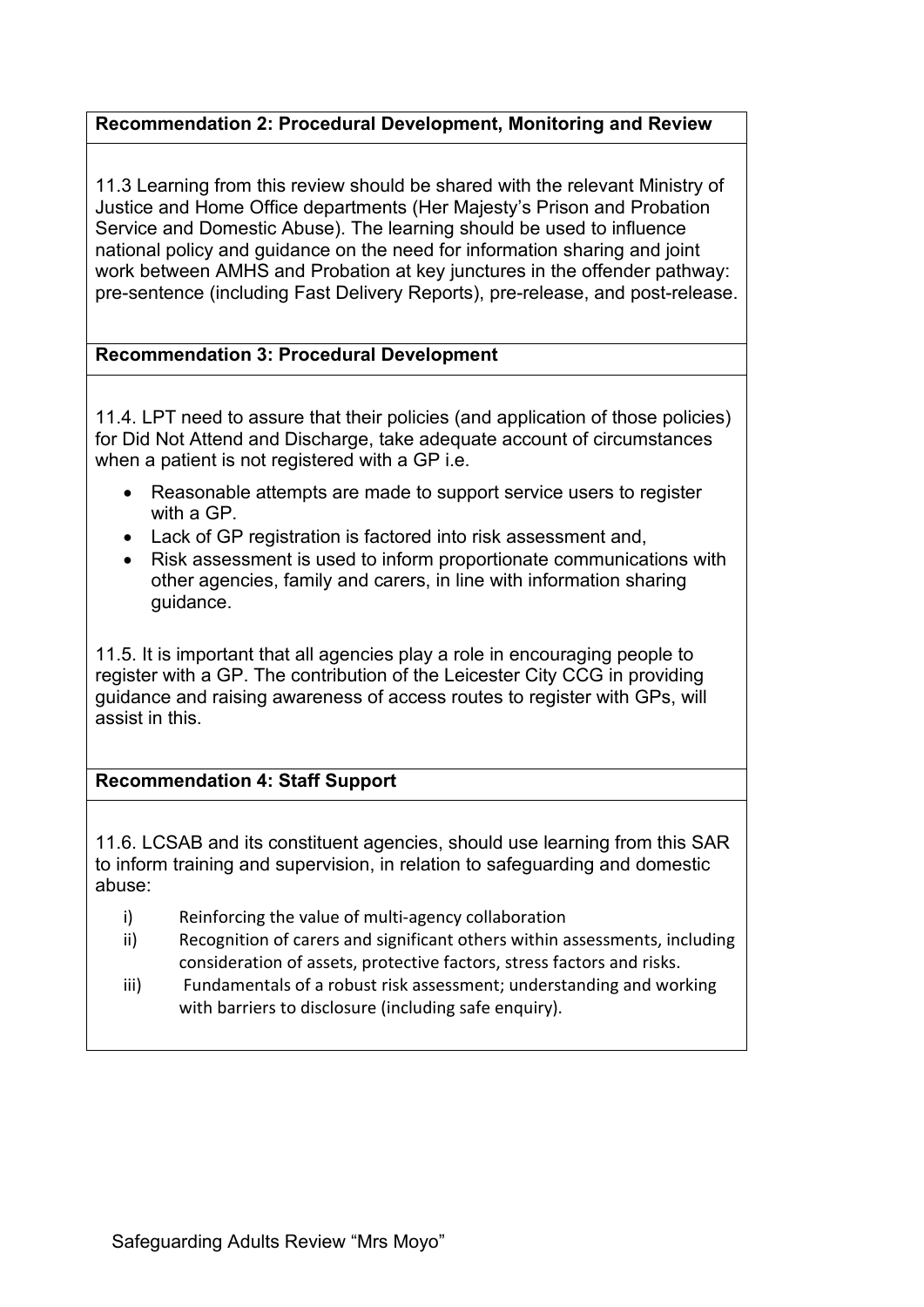Sylvia Manson



Date: June 2021 Sylman Consulting

# <span id="page-33-0"></span>**12. Key to acronyms / abbreviations**

#### **Key to acronyms/ abbreviations**

AMHP Approved Mental Health Professional AMHS Adult Mental Health Service CMHN Community Mental Health Nurse CMO Care Management Officer CRC Community Rehabilitation Company DASH Domestic Abuse Stalking Harassment IDVA Independent Domestic Violence Advisor LCC Leicester City Council LCSAB Leicester City Safeguarding Adult Board LPT Leicestershire Partnership NHS Foundation Trust MARAC Multi Agency Risk Assessment Conference PPN Public Protection Notification SAR Safeguarding Adult Review UAVA United Against Violence and Abuse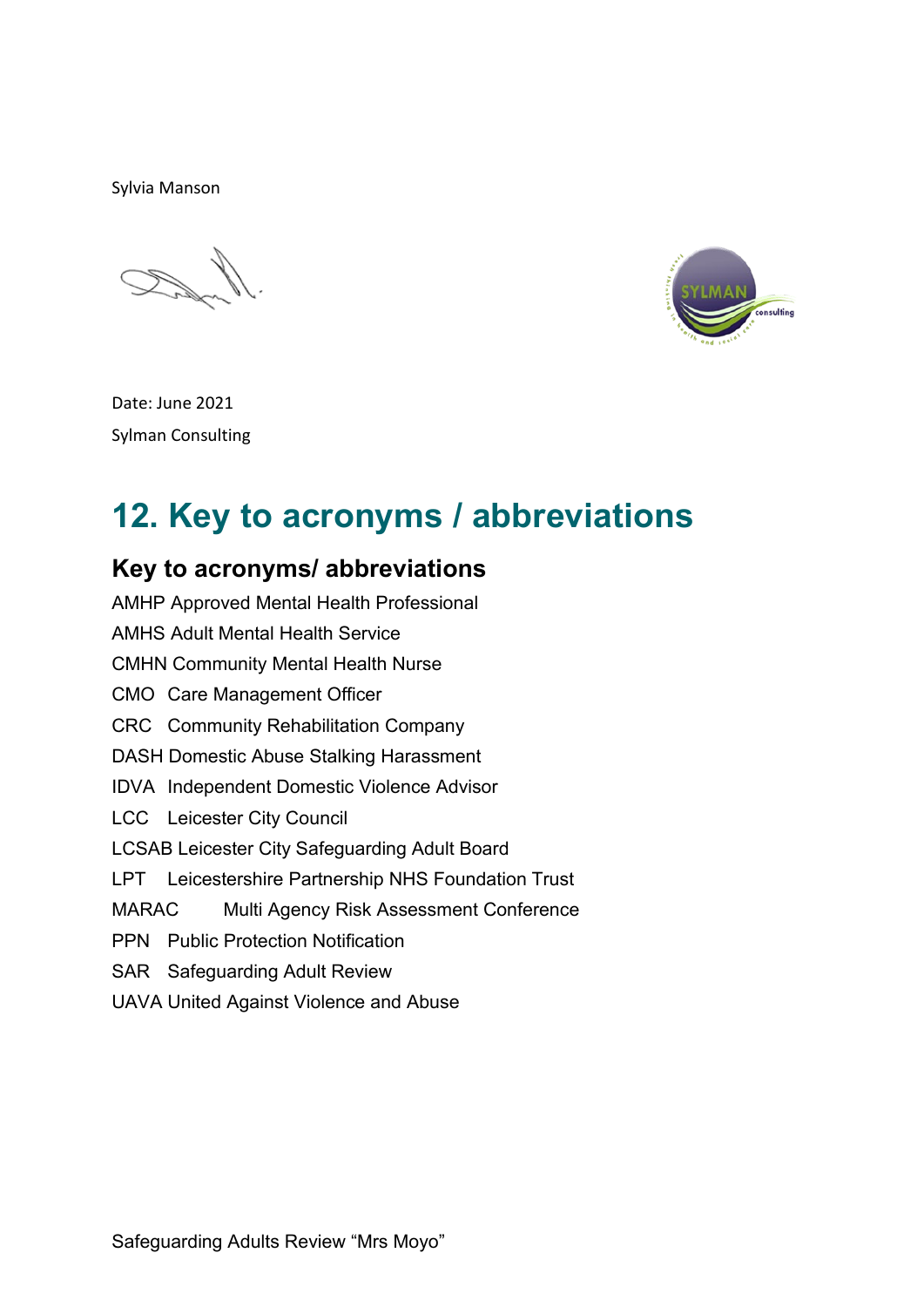## <span id="page-34-0"></span>**13. References**

Chantler K, Robbins R, Baker V, Stanley N. Learning from domestic homicide reviews in England and Wales. Health Soc Care Community. 2020;28:485–493. <https://doi.org/10.1111/hsc.12881> [Accessed May 2021]

DASH Checklist [https://www.dashriskchecklist.co.uk/wp](https://www.dashriskchecklist.co.uk/wp-content/uploads/2016/09/DASH-2009-2016-with-quick-reference-guidance.pdf)[content/uploads/2016/09/DASH-2009-2016-with-quick-reference-guidance.pdf](https://www.dashriskchecklist.co.uk/wp-content/uploads/2016/09/DASH-2009-2016-with-quick-reference-guidance.pdf)  [Accessed April 2021]

Data protection Act 2018

<https://www.legislation.gov.uk/ukpga/2018/12/contents/enacted> [Accessed May 2021]

Department of Health (2015) Mental Health Act 1983: Code of Practice

Department of Health Responding to Domestic Abuse A Resource for Health professionals

[https://assets.publishing.service.gov.uk/goverJosephent/uploads/system/uploads/att](https://assets.publishing.service.gov.uk/government/uploads/system/uploads/attachment_data/file/597435/DometicAbuseGuidance.pdf) [achment\\_data/file/597435/DometicAbuseGuidance.pdf](https://assets.publishing.service.gov.uk/government/uploads/system/uploads/attachment_data/file/597435/DometicAbuseGuidance.pdf) [Accessed April 2021]

Health and Care Professions Council: AMHP Criteria [https://www.hcpc](https://www.hcpc-uk.org/standards/standards-relevant-to-education-and-training/amh-criteria/)[uk.org/standards/standards-relevant-to-education-and-training/amh-criteria/](https://www.hcpc-uk.org/standards/standards-relevant-to-education-and-training/amh-criteria/) [Accessed May 2021]

HM Gov: Guidance Risk Assessment of Offender 2019 <https://www.gov.uk/guidance/risk-assessment-of-offenders> [Accessed May 2021]

HM Gov**.** Strengthening probation, building confidence <https://www.gov.uk/guidance/strengthening-probation-building-confidence>[Accessed June 2021]

HM Government Care and support statutory guidance Updated 21 April 2021 [https://www.gov.uk/goverJosephent/publications/care-act-statutory-guidance/care](https://www.gov.uk/government/publications/care-act-statutory-guidance/care-and-support-statutory-guidance#safeguarding-1)[and-support-statutory-guidance#safeguarding-1](https://www.gov.uk/government/publications/care-act-statutory-guidance/care-and-support-statutory-guidance#safeguarding-1) {Accessed May 2021]

Leicester, Leicestershire and Rutland Safeguarding Children and Adult Boards Trilogy of Risk: Awareness Raising Resources<https://lrsb.org.uk/trilogy-of-risk> [Accessed May 2021]

Leicestershire Partnership NHS Trust, The Management of Attendance/Did Not Attend 2017

LGA; ADASS Adult Safeguarding and Domestic Abuse A Guide to Support Practitioners and Managers 2015

[https://www.local.gov.uk/sites/default/files/documents/adult-safeguarding-and-do](https://www.local.gov.uk/sites/default/files/documents/adult-safeguarding-and-do-cfe.pdf)[cfe.pdf](https://www.local.gov.uk/sites/default/files/documents/adult-safeguarding-and-do-cfe.pdf) [Accessed April 2021]

LGA Making decisions on the duty to carry out Safeguarding Adults enquiries Suggested framework to support practice, reporting and recording 2018

LGA: National Learning from Safeguarding Adult Reviews (SARs): Analysis of Safeguarding Adult Reviews: April 2017 - March 2019: Michael Preston Shoot et al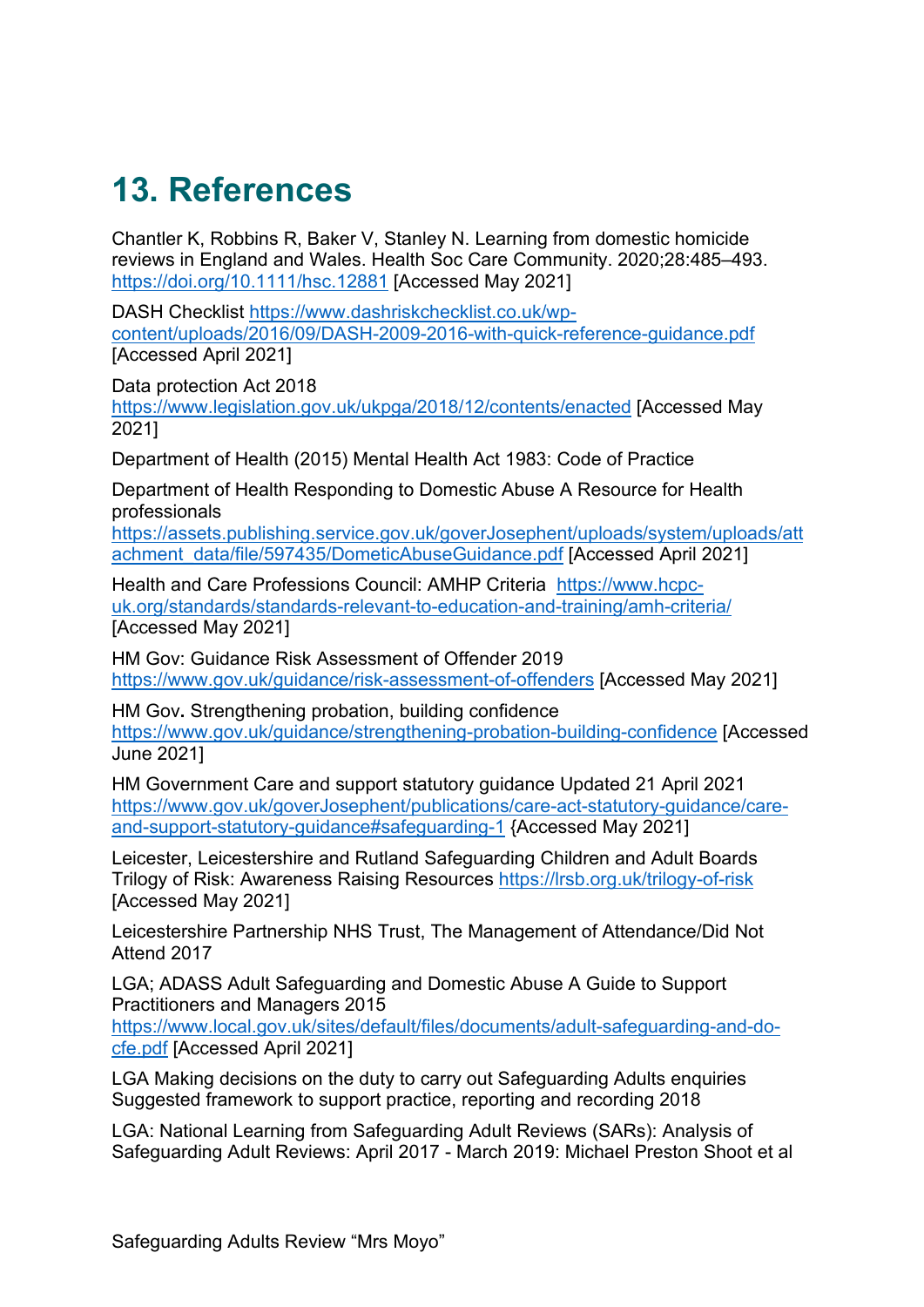2021 [Analysis of Safeguarding Adult Reviews, April 2017 – March 2019](https://www.local.gov.uk/sites/default/files/documents/National%20SAR%20Analysis%20Final%20Report%20WEB.pdf)  [\(local.gov.uk\)](https://www.local.gov.uk/sites/default/files/documents/National%20SAR%20Analysis%20Final%20Report%20WEB.pdf) [Accessed May 2021]

Manthorpe et Al (2015) Supportive practice with carers of people with substance misuse problems<http://wels.open.ac.uk/research-project/caren/node/2144> [Accessed April 2021]

NHS Digital Health and Justice Information Service

<https://digital.nhs.uk/services/health-and-justice-information-services> NHS England Five Year Forward View for Mental Health A report from the independent Mental Health Taskforce to the NHS in England 2016 [https://www.england.nhs.uk/wp](https://www.england.nhs.uk/wp-content/uploads/2016/02/Mental-Health-Taskforce-FYFV-final.pdf)[content/uploads/2016/02/Mental-Health-Taskforce-FYFV-final.pdf](https://www.england.nhs.uk/wp-content/uploads/2016/02/Mental-Health-Taskforce-FYFV-final.pdf) [Accessed May 2021]

NHS England Process for registering patients prior to their release from the secure residential estate 2020 [https://www.england.nhs.uk/publication/process-for](https://www.england.nhs.uk/publication/process-for-registering-patients-prior-to-their-release-from-prison/)[registering-patients-prior-to-their-release-from-prison/](https://www.england.nhs.uk/publication/process-for-registering-patients-prior-to-their-release-from-prison/) [Accessed May 2021]

NHS England Reconnect: Care After Custody [https://www.england.nhs.uk/ltphimenu/wider-social-impact/reconnect-care-after](https://www.england.nhs.uk/ltphimenu/wider-social-impact/reconnect-care-after-custody/)[custody/](https://www.england.nhs.uk/ltphimenu/wider-social-impact/reconnect-care-after-custody/) 

NICE Psychosis and schizophrenia in adults: prevention and management [https://www.nice.org.uk/guidance/cg178/chapter/1-Recommendations#support-for](https://www.nice.org.uk/guidance/cg178/chapter/1-Recommendations#support-for-carers)[carers](https://www.nice.org.uk/guidance/cg178/chapter/1-Recommendations#support-for-carers) [Accessed May 2021]

NICE Psychosis and schizophrenia: Scenario: Primary care management 2021 [https://cks.nice.org.uk/topics/psychosis-schizophrenia/management/primary-care](https://cks.nice.org.uk/topics/psychosis-schizophrenia/management/primary-care-management/)[management/](https://cks.nice.org.uk/topics/psychosis-schizophrenia/management/primary-care-management/) [Accessed May 2021]

Royal College of Nursing Domestic Abuse Guidance for Nurses and Midwives to Support those affected by domestic abuse 2020 file:///C:/Users/sylma/Downloads/009-301.pdf [Accessed April 2021]

Social Care Institute for Excellence Eligibility criteria under the Care Act 2014 <https://www.scie.org.uk/care-act-2014/assessment-and-eligibility/eligibility/criteria> [Accessed April 2021]

The Centre for Mental Health From Prison to Work 2018 <https://www.centreformentalhealth.org.uk/publications/prison-work> [Accessed May 2021]

University of Manchester National Confidential Inquiry into Suicide and Safety in Mental health Annual report 2019

[https://www.research.manchester.ac.uk/portal/files/162072409/NCISH\\_2019\\_Report.pdf](https://www.research.manchester.ac.uk/portal/files/162072409/NCISH_2019_Report.pdf) [Accessed May 2021]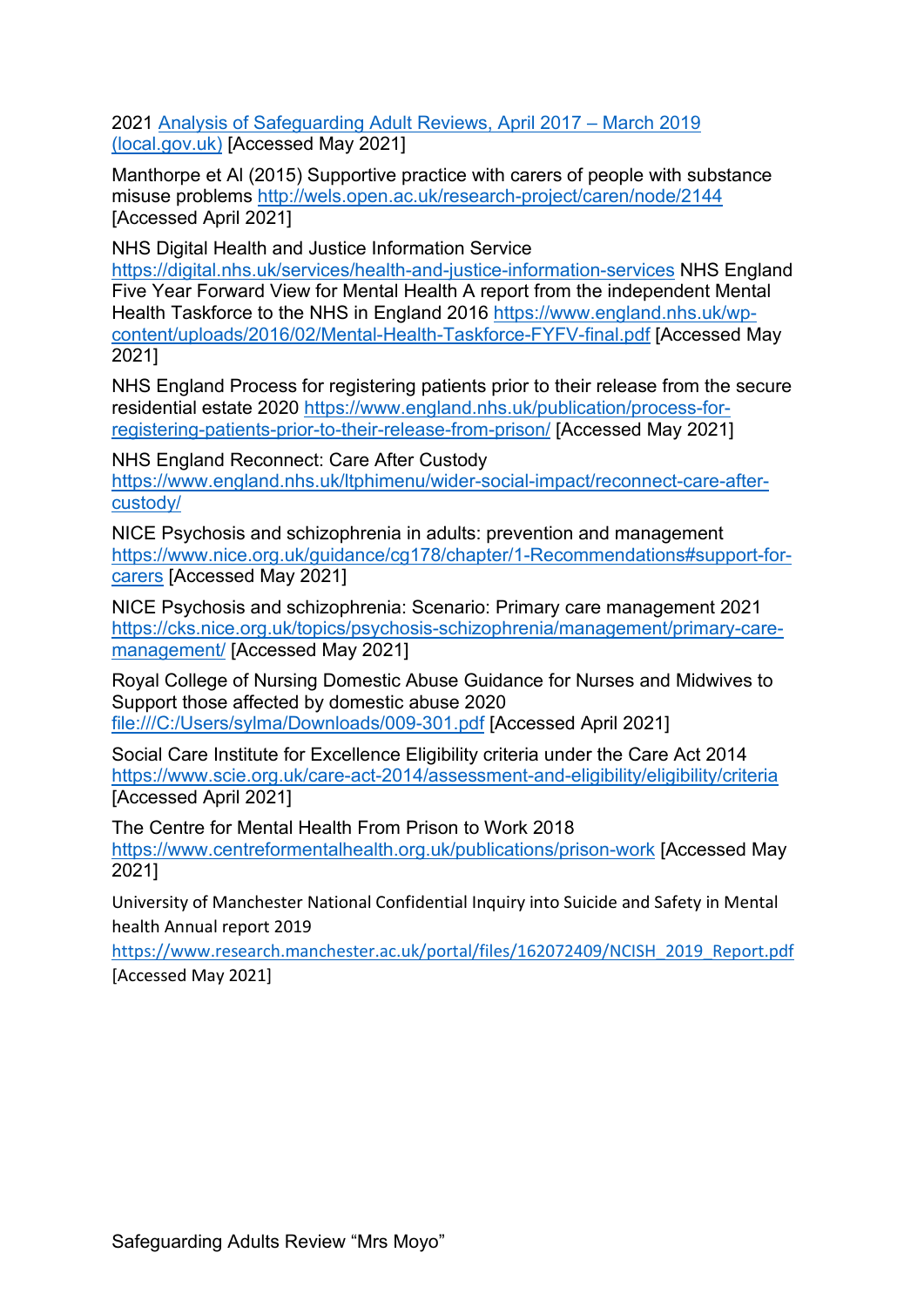# <span id="page-36-0"></span>**Appendix 1: Terms of Reference**

**1. To consider the effectiveness of responses to Mrs Moyo's and Joseph's needs**

 $\overline{\phantom{a}}$ 

- I. To understand the factors precipitating Joseph's violent behaviour e.g. mental disorder, substance abuse and/or other behavioural or personality traits
- II. What were the quality of risk assessments of Joseph and Mrs Moyo as carer of Joseph?
- III. How visible was Mrs Moyo as an adult with care and support needs being at risk of abuse (including domestic abuse) from her adult son?
- IV. Did practitioners recognise that 'Trilogy of Risk' was present in this case and was a 'Think Family' approach taken? Where this was recognised, what supported this recognition?
- V. What prohibited practitioners from identifying Mrs Moyo as a potential victim of domestic abuse in this context?
- VI. How well did agencies recognise and respond to safeguarding concerns including potential indicators of domestic abuse? Are practitioners aware of appropriate urgent and non-urgent referral routes for an adult with care and support needs at risk of domestic abuse? Where practitioners are aware, what has supported this awareness?
- VII. What was the quality of the care plans, including risk management and contingency plans for Joseph? Were reasonable steps taken to proactively engage Joseph in care, proportionate to risks presented?
- VIII. What was the quality of agencies' assessments and interventions in responding to i) Mrs Moyo's own care and support needs ii) her needs as a carer for Joseph?
	- IX. How well did agencies involve Mrs Moyo in the assessment, care and treatment of Joseph?
	- X. How was Making Safeguarding Personal demonstrated in the care and support offered to Mrs Moyo? How well was mental capacity and the potential for coercion considered?
	- XI. How well did agencies consider equality and diversity and make reasonable adjustments accordingly?

#### **2. To consider how effectively agencies worked together.**

i. How effective was multi-agency working in communication, critical decision making and coordination of care for Joseph and Mrs Moyo?